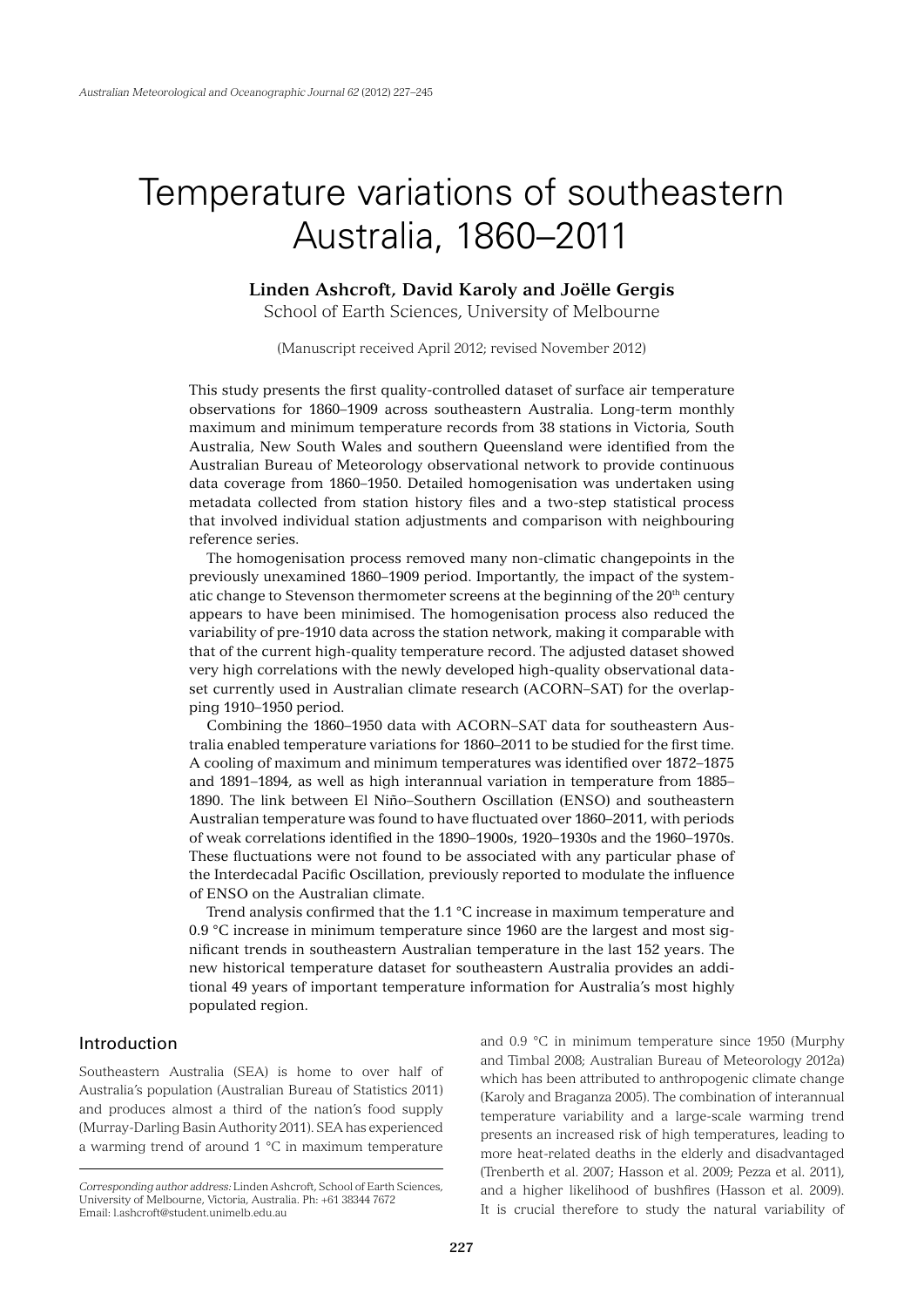temperature across SEA as well as the large-scale positive trends that are currently being recorded.

SEA is subject to a highly variable climate, particularly with respect to rainfall (Nicholls et al. 1996a; Murphy and Timbal 2008; Risbey et al. 2009a). This is primarily due to large-scale atmosphere and ocean circulation features such as El Niño–Southern Oscillation (ENSO) (Nicholls et al. 1996a; Murphy and Timbal 2008; Risbey et al. 2009b) and Indian Ocean sea surface temperature fluctuations (Cai et al. 2011). Previous studies have examined the interannual rainfall variability in SEA and how it responds to ENSO and Indian Ocean sea surface temperature changes, best represented by the Indian Ocean Dipole (Murphy and Timbal 2008; Risbey et al. 2009b; Verdon-Kidd and Kiem 2009; Cai et al. 2011; Ummenhofer et al. 2011).

Fewer studies have explored changes in the complex relationship between temperature variability and these large-scale circulation features, although they are known to interact (Lough 1997; Power et al. 1998; Jones 1999; Power et al. 1999a; Jones and Trewin 2000). Power et al. (1998) and Jones and Trewin (2000) identified a strong negative correlation between Australian maximum temperature (Tmax) and ENSO both annually and seasonally: for example, an El Niño event was generally associated with positive Tmax anomalies and a La Niña event with negative Tmax anomalies. The minimum temperature (Tmin)–ENSO relationship was found to be more complex. El Niño events led to below-average Tmin in the winter, due to a greater amount of nocturnal cooling because of decreased cloud cover. In the summer however, El Niño events were linked to above-average Tmin as a result of the influence of above-average Tmax values on Tmin, as well as the rate of nocturnal cooling (Power et al. 1998; Jones 1999; Jones and Trewin 2000).

High temperature–ENSO correlations are primarily due to the influence of rainfall on temperature. SEA rainfall is highly influenced by ENSO, and temperature in turn is influenced by rainfall and associated cloud cover (Jones 1991; Nicholls et al. 1996a; Power et al. 1998; Jones 1999; Power et al. 1999b; Alexander et al. 2007). Power et al. (1998; 1999b) explained that this could be understood physically: a period of high rainfall (with an associated increase in soil moisture) and increased cloud cover reduces the short-wave radiation and increases the latent heat flux between the ground and the atmosphere. This manifests as an out-of-phase relationship between rainfall and maximum temperature (Tmax) and an in-phase relationship between rainfall and minimum temperature (Tmin). The rainfall–temperature relationship was found to be dominant across Australia, although weaker along the coast and at exposed sites (Power et al. 1998).

The relationship between Australian climate and ENSO has not remained stable over time. Weak correlations between ENSO and Australian rainfall have previously been identified in the 1920–1950 period (Lough 1997; Reason et al. 1998: Kestin et al. 1998) and the first half of the 19<sup>th</sup> century (Gergis et al. 2012a). One modulating factor in the ENSO–SEA climate relationship is the Inter-decadal Pacific Oscillation

(IPO), first described by Power et al. (1999a) as a Pacific basinwide index of the North Pacific Decadal Oscillation (Folland et al. 1997, 2002; Mantua et al. 1997). ENSO events are known to have a strong influence on eastern Australia rainfall during negative phases of the IPO (Power et al. 1999a; Kiem et al. 2003), when convection over the equatorial Western Pacific becomes greater and moves closer to the eastern Australian coast (Cai and van Rensch 2012).

Power et al. (1999a) also found that ENSO was highly correlated with Australian-wide temperature and rainfall from 1910–1997 when the IPO was in a negative phase, but not when the IPO was positive. As rainfall–temperature variations are closely linked (Power et al. 1998; Trenberth and Shea 2005) these results suggest there may also be a low-frequency variation in the influence of ENSO on SEA temperature. However, the current temperature and rainfall datasets available for SEA begin in 1910 and 1900 respectively (Torok and Nicholls 1996; Lavery et al. 1997; Della-Marta et al. 2004; Trewin 2012), restricting the ability to examine decadal fluctuations in the ENSO–SEA climate relationship (Nicholls et al. 1996b; Power et al. 1999a; Murphy and Timbal 2008).

Pre-1900 rainfall variation in SEA have been examined in several studies (Ummenhofer et al. 2009; Verdon-Kidd and Kiem 2009; Timbal and Fawcett 2012), but pre-1910 temperature fluctuations have not been explored due to issues with observation standards (Trewin 2010). Before 1908, Australian station coverage was not as dense as today's temperature network, and there was no standard procedure for recording temperature across the country (Parker 1994; Nicholls et al. 1996c; Torok 1996). At the start of the 20<sup>th</sup> century the Australian Bureau of Meteorology (the Bureau) was formed and there was a systematic conversion to standard observing practices, including a change from Glaisher temperature screens to Stevenson screens (Nicholls et al. 1996c). The uncertain quality of the pre-1910 data and the lack of readily available metadata means that the current high-quality temperature dataset available for Australia does not begin until 1910 (Della-Marta et al. 2004; Trewin 2012). However, this does not mean that valuable observations were not taken in the 19<sup>th</sup> century, or that the spatial coverage of these observations is too poor to be useful in regional studies.

The period from 1860 to 1910 was one of rapid growth in Australian meteorology, led by a small group of passionate men dedicated to the rigorous observation of the nation's weather and climate (Gentilli 1967; Moyal 1986; Day 2007; Douglas 2007). Colonial government observatories were built in the 1850s in Sydney and Melbourne, where official meteorological observations began for those cities and continue to the present day. The Government Astronomers and Meteorologists of the colonies—William Scott and Henry Chamberlain Russell of New South Wales, Robert Ellery and Georg Neumayer in Victoria, Charles Todd from South Australia and Clement Wragge in Queensland—not only maintained local weather records but also developed observational networks across their colonies (Day 2007).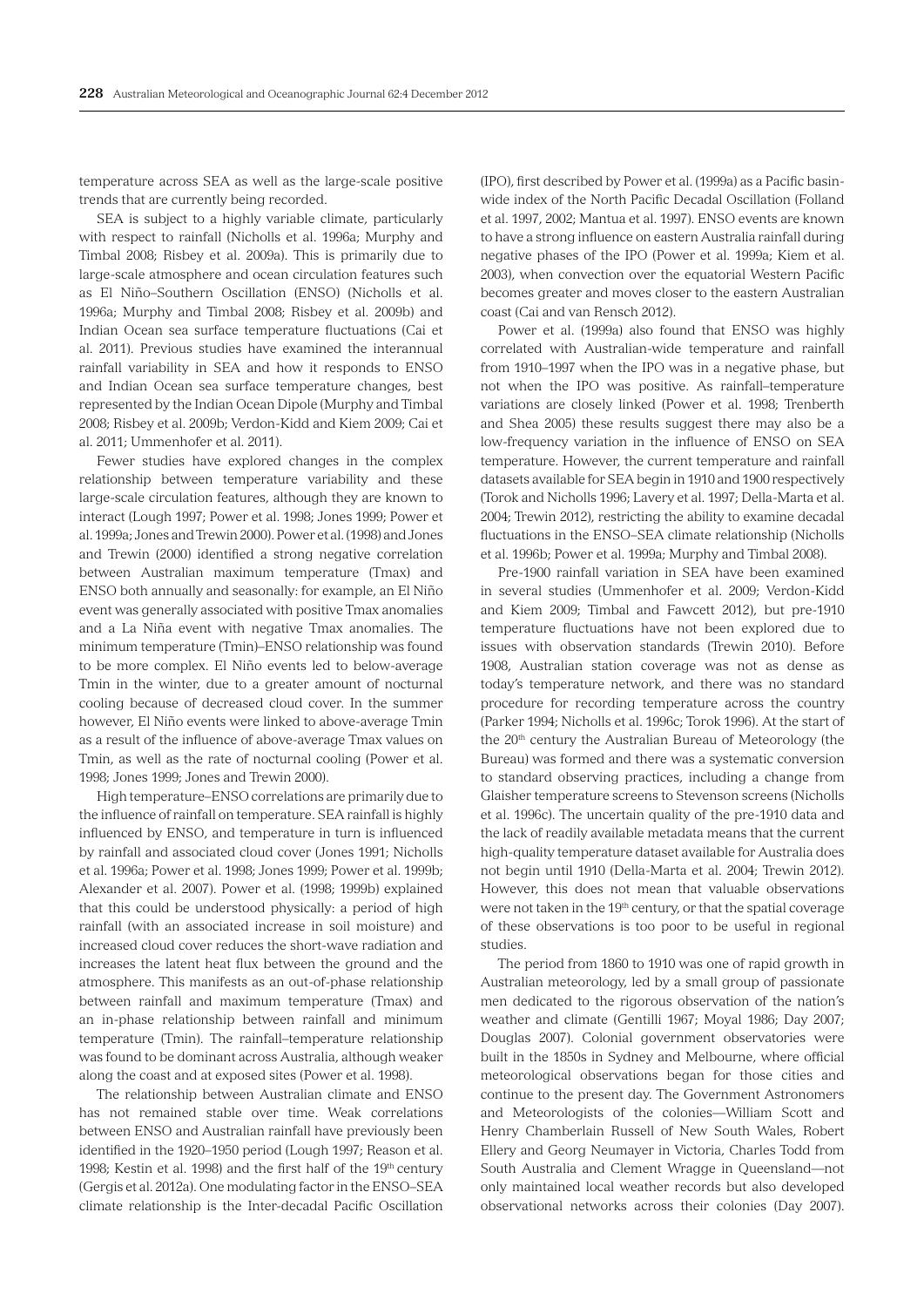Many of the stations set up by these meteorological pioneers are still open, and provide the basis for the pre-20th century temperature observation network used in this study. These historical data are an untapped resource that, if processed appropriately, could provide valuable information on natural temperature variability to further the study of past, present and future climate (Nicholls et al. 2006).

The aim of this paper is to extend the SEA temperature record by improving the quality of observational Tmax and Tmin data in the region from 1860–1909. This will significantly extend our knowledge of 19<sup>th</sup> century climate in SEA, and place modern temperature variations and the influence of large-scale circulation patterns in a longer-term context. After outlining the data used in the study, we describe the detailed two-step homogenisation process employed to minimise inhomogeneities in the pre-1910 temperature data. The two-stage process combines individual station analysis and metadata with statistical techniques that identify discontinuities in a time series and significant changes in the difference between data from a station of interest and data from a reference series. This approach aims to overcome the difficulties of homogenising historical temperature data, including low spatial density and large error values (e.g. Brunetti et al. 2006).

The quality of the homogenised dataset is then tested by comparing it to high-quality observational and gridded data products for SEA. We examine temperature variability in the previously unexamined 1860–1909 period, and look at the relationship between SEA temperature and ENSO over the last 150 years. Finally we conduct preliminary trend analysis on the 1860–2011 temperature data for SEA to determine the significance of the positive temperature trends seen in the region since 1960 (Murphy and Timbal 2008; Fawcett et al. 2012).

## Data

#### Long-term temperature station selection

The process of data preparation, quality control and homogenisation is outlined in Fig. 1 and described in the following two sections. The stations with long-term temperature data that were used in this study are shown in Fig. 2. The temperature stations used in this study were selected based on the following three criteria:

*1. Located within SEA (138°–154°E, 24°–40°S)* 

SEA was defined as the Bureau rainfall districts 19–26 and 40–90 within Victoria, New South Wales, eastern South Australia and southern Queensland in the domain 138°– 154°E, 24°–40°S (Australian Bureau of Meteorology 2010).

*2. Digitised monthly temperature records available before 1890* 

This period was chosen to ensure that at least 20 years of additional temperature information could be analysed. Stations with less than one year of observations in the pre-1890 period were excluded. Many of the excluded

Fig. 1. An outline of the data collection and homogenisation process used in the development of the SEA38 for 1860–1950.

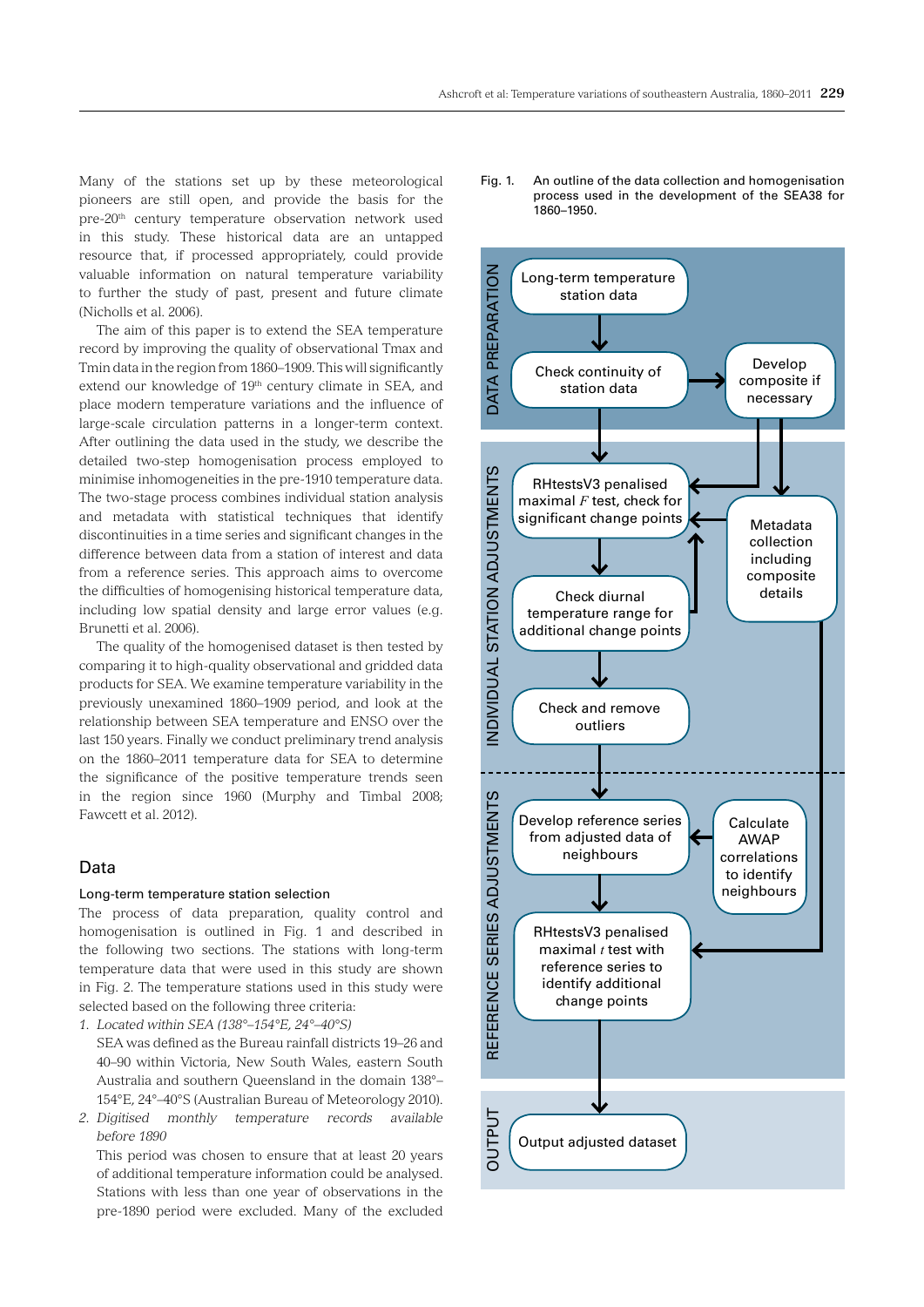Fig. 2. Long-term temperature stations in SEA with data from 1860. The stations are marked according to the period in which observations began: before 1860 (asterisk), between 1860 and 1869 (diamond), between 1870 and 1879 (triangle) and between 1880 and 1890 (square).



stations came from Queensland, as Clement Wragge only took up his position in 1887 and opened stations during 1887–1890 (Day 2007).

*3. Temperature record continuing to the end of 2009*

Having data to the present day would allow for a comparison with the current high-quality temperature data for SEA. The present day was taken as the end of 2009. If a single station did not meet this criterion, then a composite series was developed using neighbouring stations.

A total of 38 temperature stations satisfied all three criteria (see Fig. 2 and Table 1). This network will henceforth be referred to as SEA38. Monthly Tmax and Tmin values were obtained from the Bureau's digital Australian Data Archive for Meteorology (ADAM) database (Australian Bureau of Meteorology 2000). Pre-1972 observations were converted from degrees Fahrenheit to degrees Celsius (Trewin 2012) by the Bureau. While modern temperature observations in the ADAM database undergo detailed quality control, pre-1910 records have only received rudimentary quality analysis or have not been assessed for quality before digitisation (K.Rowney, personal communication).

Stations from the newly developed Australian Climate Observational Reference Network – Surface Air Temperature

(ACORN–SAT) temperature dataset (Fawcett et al. 2012; Trewin 2012) were used to provide high-quality annual and seasonal Tmax and Tmin data for SEA from 1910–2011. The 49 ACORN– SAT stations in the SEA region were used to represent SEA: this network will henceforth be known as ACORN–SAT49. A total of 23 stations are common to both SEA38 and ACORN– SAT49. These common stations are marked with an asterisk in Table 1. Analysis was also conducted using the previous annual high-quality temperature datasets developed by Torok and Nicholls (1996) and updated by Della-Marta et al. (2004), with very similar results. Additional monthly Tmax and Tmin data from the Australian Water Availability Project (AWAP) 0.05°x 0.05° temperature grid (Jones et al. 2009) were used to develop station reference series. Data from the gridpoints closest to each station in SEA38 were used, and will be referred to as the AWAP38 gridpoint network. Area-averages of the gridpoint and station data used in later analysis were calculated using Thiessen polygons (Thiessen 1911).

Monthly Southern Oscillation Index (SOI) values—the mean pressure difference between Tahiti and Darwin—were obtained from the Bureau for 1876–2011 (Australian Bureau of Meteorology 2011) to represent variations in ENSO. The Niño 3.4 sea surface temperature index was derived for 1876–

South-eastern Australian long-term temperature stations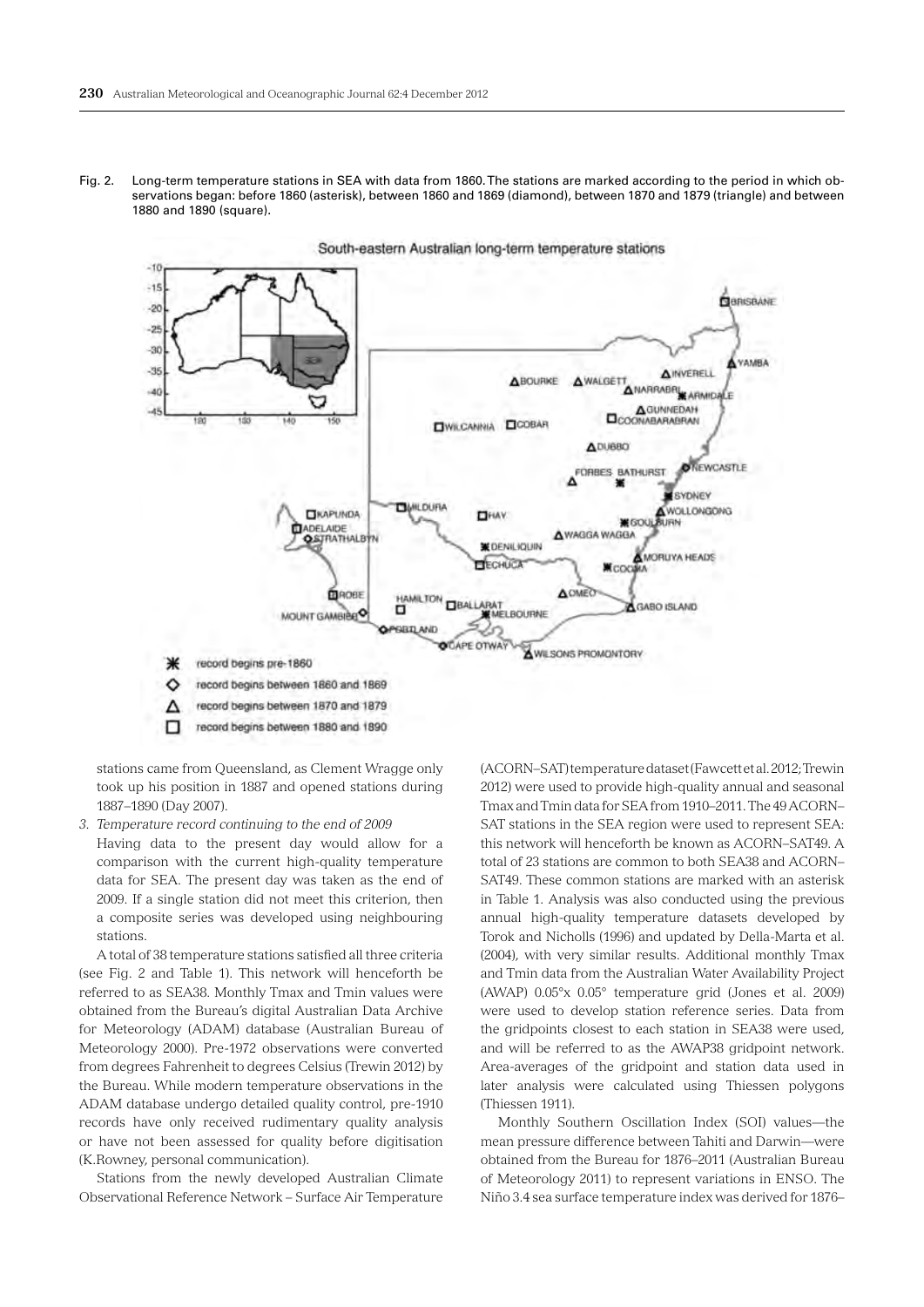Table 1. Details of composite temperature stations in the 38-station temperature network (SEA38) used in this study. Composite stations developed using an adjusting technique are labelled AC , while those developed using a simple composite technique are labelled SC (see data section for details). If the Tmin composite details differ to Tmax, they are shown in brackets. AWAP indicates that temperature data from the nearest 0.05° x 0.05° Australian Water Availability Project (Jones et al. 2009) gridpoint were used. Asterisks indicate stations that are also part of the high-quality ACORN –SAT network (Trewin 2012).

| Location          | <b>Station</b> | Period                | Months of overlap and composite type |                             |           |                             |
|-------------------|----------------|-----------------------|--------------------------------------|-----------------------------|-----------|-----------------------------|
|                   | 23000          | 2/1887-3/1955         |                                      |                             |           |                             |
| Adelaide*         | 23034          | 4/1955-12/2009        | 288                                  | AC                          |           |                             |
|                   | 23307          | 1/1885-10/1952        |                                      |                             |           |                             |
| Kapunda*          | 23321          | 11/1952-9/1996        | 30                                   | <b>SC</b>                   |           |                             |
|                   | 23373          | 10/1996-12/2009       |                                      |                             | 142       | AC                          |
|                   | 23747          | 1/1861-1/1900         | 1111                                 |                             |           |                             |
|                   | 23703          | 2/1900-1/1925         | (1108)                               | AC                          | 543 (531) |                             |
| Strathalbyn       | 23747          | 2/1925-8/1996         | 57                                   |                             |           | AC                          |
|                   | 24580          | 9/1996-12/2009        | (55)                                 | $\protect\operatorname{SC}$ |           |                             |
|                   | 26020          | 1/1861-2/1942         |                                      |                             |           |                             |
| Mount Gambier*    | 26021          | 3/1942-12/2009        | 120                                  | AC                          |           |                             |
| $\mathrm{Robe}^*$ | 26026          | 9/1884-12/2009        |                                      |                             |           |                             |
|                   | 40214          | 1/1887 to 3/1994      |                                      |                             |           |                             |
| Brisbane*         | 40842          | 4/1994 to 12/2009     | $\mathbf{0}$                         | <b>SC</b>                   |           |                             |
|                   | 46043          | 1/1881-12/2009        |                                      |                             |           |                             |
| Wilcannia*        | (AWAP)         | $(1/1940 - 1/1957)$   | 967                                  | AC                          |           |                             |
| Cobar*            | 48030          | 3/1881-5/1962         |                                      |                             |           |                             |
|                   | 48027          | 6/1962-12/2009        | 31                                   | $\protect\operatorname{SC}$ |           |                             |
|                   | 48013          | 5 (8)/1871-11/1994    |                                      |                             |           |                             |
| Bourke*           | 48239          | 12/1994-12/1998       | $\mathbf{1}$                         | <b>SC</b>                   |           |                             |
|                   | 48245          | 1/1999-12/2009        |                                      |                             | 13        | SC                          |
|                   | 52026          | 8/1878-5/1993         |                                      |                             |           |                             |
| Walgett*          | 52088          | 6/1993-12/2009        | $\overline{0}$                       | <b>SC</b>                   |           |                             |
|                   | 54120          | 1(11)/1871-1/1962     |                                      |                             |           |                             |
| Narrabri          | 53030          | 1/1962-7/2001         | $\overline{0}$                       | <b>SC</b>                   |           |                             |
|                   | 54038          | 8/2001-12/2009        |                                      |                             | 12        | $\protect\operatorname{SC}$ |
| Gunnedah          | 55023          | 12/1876-12/2009       |                                      |                             |           |                             |
|                   | 56002          | 12/1857-12/1930       | 749                                  |                             |           |                             |
|                   | 56016          | 1/1931-12/1956        | (737)                                | АC                          | 258       |                             |
| Armidale          | 56002          | 1/1957-5/1997         |                                      |                             | (269)     | AC                          |
|                   | 53037          | 7/1997-12/2009        | $\mathbf{0}$                         | SC                          |           |                             |
|                   | 56017          | 3/1874-3/1995         | 33                                   |                             |           |                             |
| Inverell*         | 56242          | 4/1995-12/2009        | (23)                                 | SC                          |           |                             |
| Yamba*            | 58012          | 6/1877-12/2009        |                                      |                             |           |                             |
| Newcastle         | 61055          | 1/1862-12/2009        |                                      |                             |           |                             |
|                   | 63004          | 1(2)/1858-1/1909      | 694                                  |                             |           |                             |
| Bathurst*         | 63005          | 2/1909-12/2009        | (735)                                | AC                          |           |                             |
| Coonabarabran     | 64008          | 4/1879-12/2009        |                                      |                             |           |                             |
|                   | 65012          | 1/1871(3/1872)-2/1993 | 82                                   | АC                          |           |                             |
| Dubbo*            | 65070          | 3/1993-12/2009        | (71)                                 |                             |           |                             |
|                   | 65016          | 1(4)/1873-1/1996      | $\overline{4}$                       |                             |           |                             |
| Forbes            | 65103          | 2/1996-12/2009        | (0)                                  | SC                          |           |                             |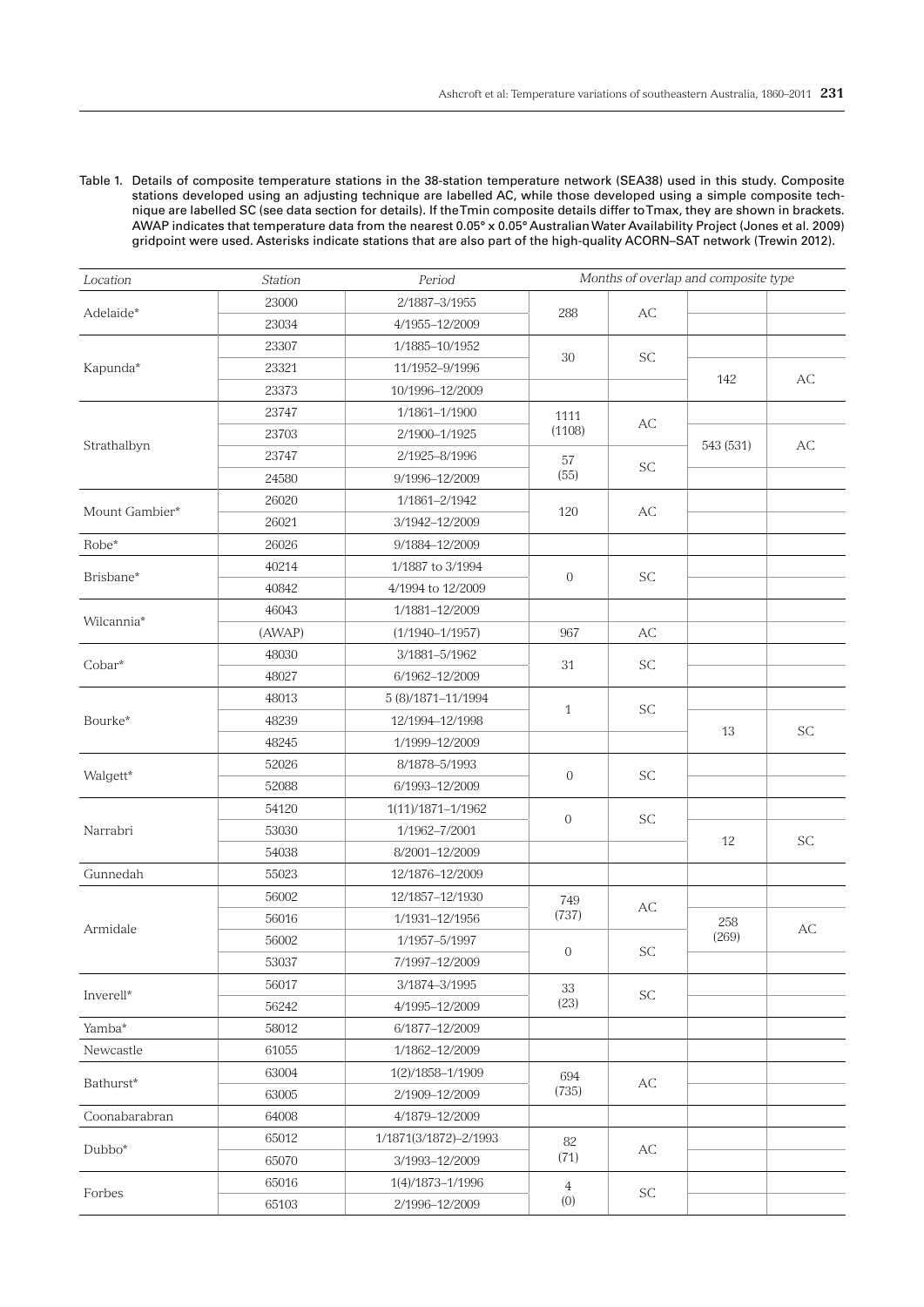| Location            | Station | Period                        | Months of overlap and composite type |                             |                |           |  |
|---------------------|---------|-------------------------------|--------------------------------------|-----------------------------|----------------|-----------|--|
| Sydney*             | 66062   | 1/1859-12/2009                |                                      |                             |                |           |  |
|                     | 68069   | 1/1871-5/1950                 | $\overline{c}$                       | <b>SC</b>                   |                |           |  |
| Wollongong          | 68053   | 6/1950-11/1970                | (0)                                  |                             | 62             | AC        |  |
|                     | 68188   | 12/1970-5/1997                | 131                                  | AC                          |                |           |  |
|                     | 68228   | 6/1997-12/2009                | (122)                                |                             |                |           |  |
| Moruya Heads*       | 69018   | 1/1876-12/2009                |                                      |                             |                |           |  |
|                     | 70037   | 1/1858-6/1967                 | $\overline{0}$                       | <b>SC</b>                   |                |           |  |
|                     | 70210   | 7/1967-9/1971                 |                                      |                             |                | <b>SC</b> |  |
| Goulburn            | 70263   | 10/1971-1/1975                | $\Omega$                             | SC.                         | $\mathbf{0}$   |           |  |
|                     | 70285   | 2/1975-6/1978                 |                                      |                             | $\overline{0}$ |           |  |
|                     | 70263   | 7/1978-12/2009                |                                      |                             |                | <b>SC</b> |  |
|                     | 70023   | 1(2)/1858-1/1957(12/1956)     | 6                                    |                             |                |           |  |
| Cooma               | 70094   | 2/1957 (1/1957)-1/1971        | (0)                                  | <b>SC</b>                   |                |           |  |
|                     | 70278   | 2/1971-12/2009                |                                      |                             | $\mathbf 0$    | <b>SC</b> |  |
|                     | 72151   | 11(5)/1871-2/1942 (1/1943)    | 107                                  |                             |                |           |  |
| Wagga Wagga*        | 72150   | 3/1942 (2/1943)-12/2009       | (96)                                 | AC                          |                |           |  |
| Deniliquin*         | 74128   | 3/1858(3/1867)-7/1997(1/1998) |                                      |                             |                |           |  |
|                     | 74258   | 8/1997(2/1998)-12/2009        | 67(60)                               | АC                          |                |           |  |
| Hay                 | 75031   | 1/1881-12/2009                |                                      |                             |                |           |  |
| Mildura*            | 76077   | 7/1889-8/1946 (6/1946)        | 54                                   | <b>SC</b>                   |                |           |  |
|                     | 76031   | 9/1946 (7/1946)-12/2009       | (22)                                 |                             |                |           |  |
| Echuca              | 80015   | 6/1881-12/2009                |                                      |                             |                |           |  |
| Omeo                | 83025   | 1(4)/1879-12/2009             |                                      |                             |                |           |  |
| Gabo Island*        | 84016   | 2/1877-12/2009                |                                      |                             |                |           |  |
| Wilsons Promontory* | 85096   | 3/1877-12/2009                |                                      |                             |                |           |  |
| Melbourne*          | 86071   | 5/1855-12/2009                |                                      |                             |                |           |  |
|                     | 88015   | 7/1879-12/1907                | 580                                  |                             |                |           |  |
| Ballarat            | 89002   | 1/1908-12/2009                | (581)                                | AC                          |                |           |  |
| Cape Otway*         | 90015   | 4/1864-12/2009                |                                      |                             |                |           |  |
|                     | 90070   | 1/1863-1/1957                 |                                      | <b>SC</b>                   |                |           |  |
| Portland            | 90014   | 2/1957-6/1982                 | $\mathbf{0}$                         |                             |                |           |  |
|                     | 90171   | 7/1982-12/2009                |                                      |                             | 176            | АC        |  |
|                     | 90044   | 1/1886-7/1983                 | $\overline{0}$                       |                             |                |           |  |
| Hamilton            | 90173   | 8/1983-12/2009                |                                      | $\protect\operatorname{SC}$ |                |           |  |

2011 as a secondary ENSO index from the Hadley Centre Global Sea Ice and Sea Surface Temperature and National Centers for Environmental Prediction datasets (Reynolds and Smith 1994; Rayner et al. 2003, www.cgd.ucar.edu/cas/ catalog/climind/TNI\_N34/index.html). The Niño 3.4 index is the five-month smoothed normalised anomalies from the area-averaged sea surface temperatures over 170°W–120°W, 5°S–5°N (Trenberth 1997; Trenberth and Stepaniak 2001).

Seasonal IPO values for 1850–2009 smoothed using a 13-year Chebyshev filter were obtained from the UK Met Office Hadley Centre for Climate Change (Folland 2008). The IPO is defined as the third leading empirical orthogonal function of 13-year low-pass filtered global sea surface temperatures (Power et al. 1999a). Negative IPO phases

manifest as cool temperature anomalies in the tropical Pacific, similar to La Niña sea surface temperature (SST) pattern, while the positive phase is associated with aboveaverage tropical Pacific SSTs, or El Niño–like conditions (Power et al. 2006). IPO data before 1875 were regarded as potentially unreliable (Folland 2008), so only 1876–2009 data were considered.

### Composite series development

For many of the locations shown in Fig. 2, it was necessary to merge two or more station records to develop a continuous temperature series to the end of 2009. These are known as composite stations. It is recommended that stations have an overlap of at least five years of monthly data (with a minimum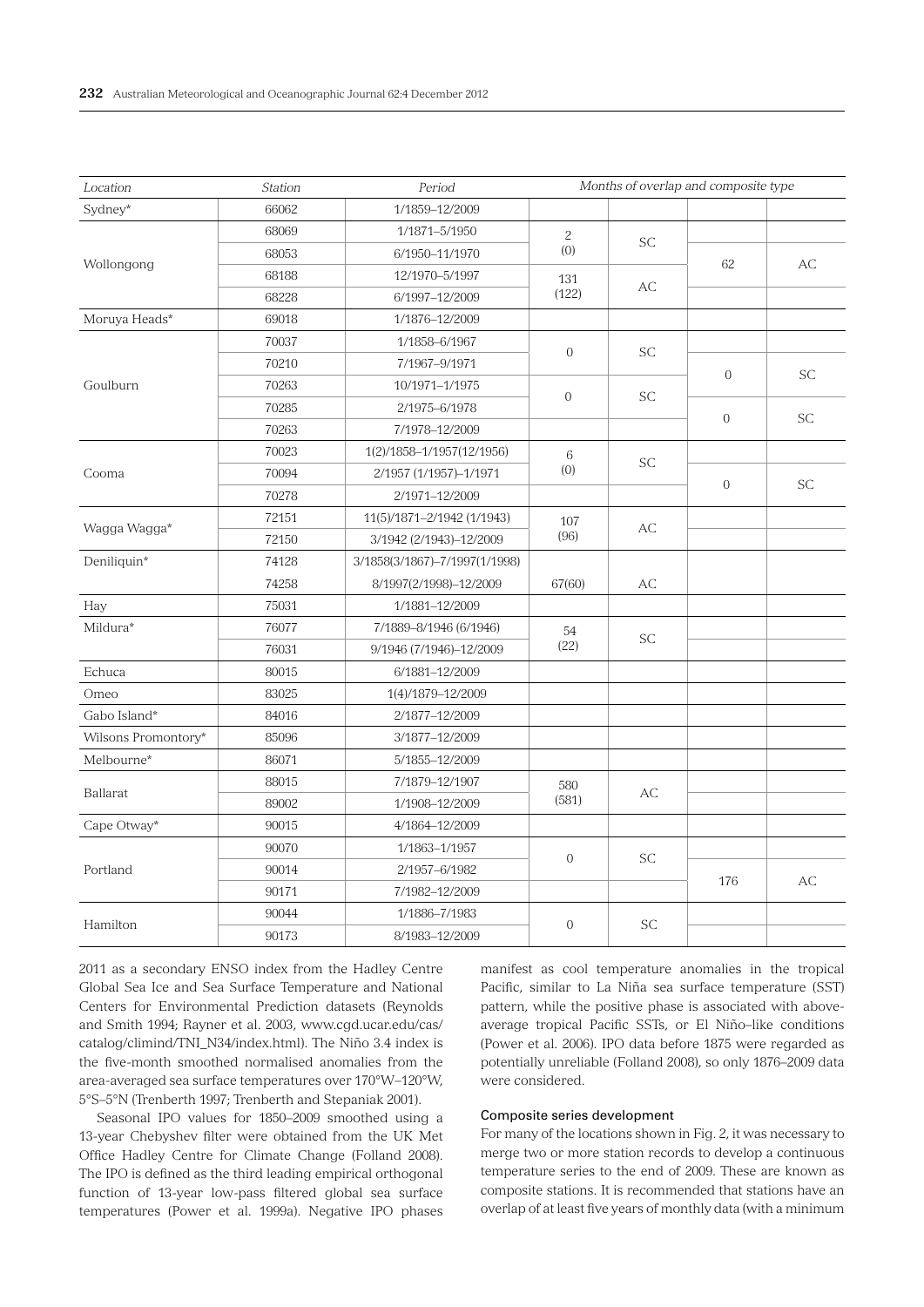of two years) before they can be combined into a single series (World Meteorological Organization 2003; Trewin 2010). This allows the relationship between the two stations to be assessed for their use in extending the temperature record. While an overlap of this length is ideal, nearby stations that do not meet this criterion can still be combined and are treated as a single station series with a known inhomogeneity at the time of station change (Street et al. 2007).

Composite stations were identified by their distance from the station of interest and their ability to fill the data gap in the original station record. The majority of composite stations were less than 20 km apart and were similar to those used in the development of the ACORN–SAT and previous highquality temperature datasets (Torok 1996; Trewin 2012). If there were no appropriate neighbouring stations, and more than ten consecutive years of data were missing, monthly temperature data from the closest gridpoint in the AWAP38 gridpoint network were used. This was only required for the minimum temperatures of Wilcannia (046043) for 1940–1957. Depending on the amount of data overlap between each station, the composite series were then developed using the following two methods:

*1. Simple composite*

If there were less than five years of data overlap (i.e. 60 monthly records) then the two series were merged with no adjustment. The observations from the newer station were used as soon as they became available and the values from the older station during the overlap period were discarded.

*2. Adjusted composite*

If there were more than five years of overlapping data, the older series was adjusted relative to the newer station records using a simple constant–difference technique. The monthly averages of the newer station during the overlap period were calculated and added to the anomalies of the older station (relative to the older station average for the overlap period). These adjustments have the effect of making records from the older station consistent with that of the newer station.

If a composite was made up of more than two stations, the process was applied to each overlapping period iteratively, beginning with the most recent observations. The month and year of each station change was recorded and added to the station metadata as a possible changepoint. Details of the composite technique and stations used for each location are given in Table 1, and Fig. 3 shows the final number of stations with data for each year from 1850 to 1950. The year 1860 was chosen as the start year for analysis as there were only seven stations with data before this date.

#### Metadata sources

Details of pre-1900 New South Wales, Queensland and South Australian stations were located in hand-written instrument books housed in the rare book room of the Bureau's National Meteorological Library in Melbourne (manuscript numbers MS17–19, 22 and 28). The books contain details of instrument





replacements, changes in observer, the dates of thermometer screen changes and occasionally site moves. Similar books for Victorian stations were found in the Victorian branch of the National Archives of Australia (NAA series numbers B5310–B5312).

Metadata collection for modern weather stations at the Bureau is done through the digital repository 'SitesDB', but this source does not contain detailed information on changes that occurred before about 2000 (Australian Bureau of Meteorology 2012b). For earlier metadata, it was necessary to gather information from the paper station history files kept at the Bureau's Head Office in Melbourne. The station history files contain detailed correspondence on instrument changes, site moves, screen replacements and other station idiosyncrasies. These files provide a good idea of the quality and history of many of the oldest weather stations in Australia. Additional metadata were also gathered from network station history summaries developed by Torok (1996).

## Temperature data homogenisation method

Temperature measurements are very sensitive to changes in observing conditions and practices, making them susceptible to artificial trends and discontinuities (Parker 1994; Trewin 2010). It is important to identify and remove as many of these inhomogeneities as possible, to ensure that only true changes in the temperature observations remain (Conrad and Pollak 1950). This is especially the case for early instrumental measurements that have been observed in a way which does not conform to modern national and international observing guidelines (Australian Bureau of Meteorology 1997; World Meteorological Organization 2008; Trewin 2010). There are many statistical techniques that have been developed to identify and adjust for inhomogeneities (Peterson et al. 1998; Ducrè-Robitaille et al. 2003; DeGaetano 2006; Reeves et al. 2007; Venema et al. 2012). The standard normal homogeneity test (SNHT) (Alexandersson 1986;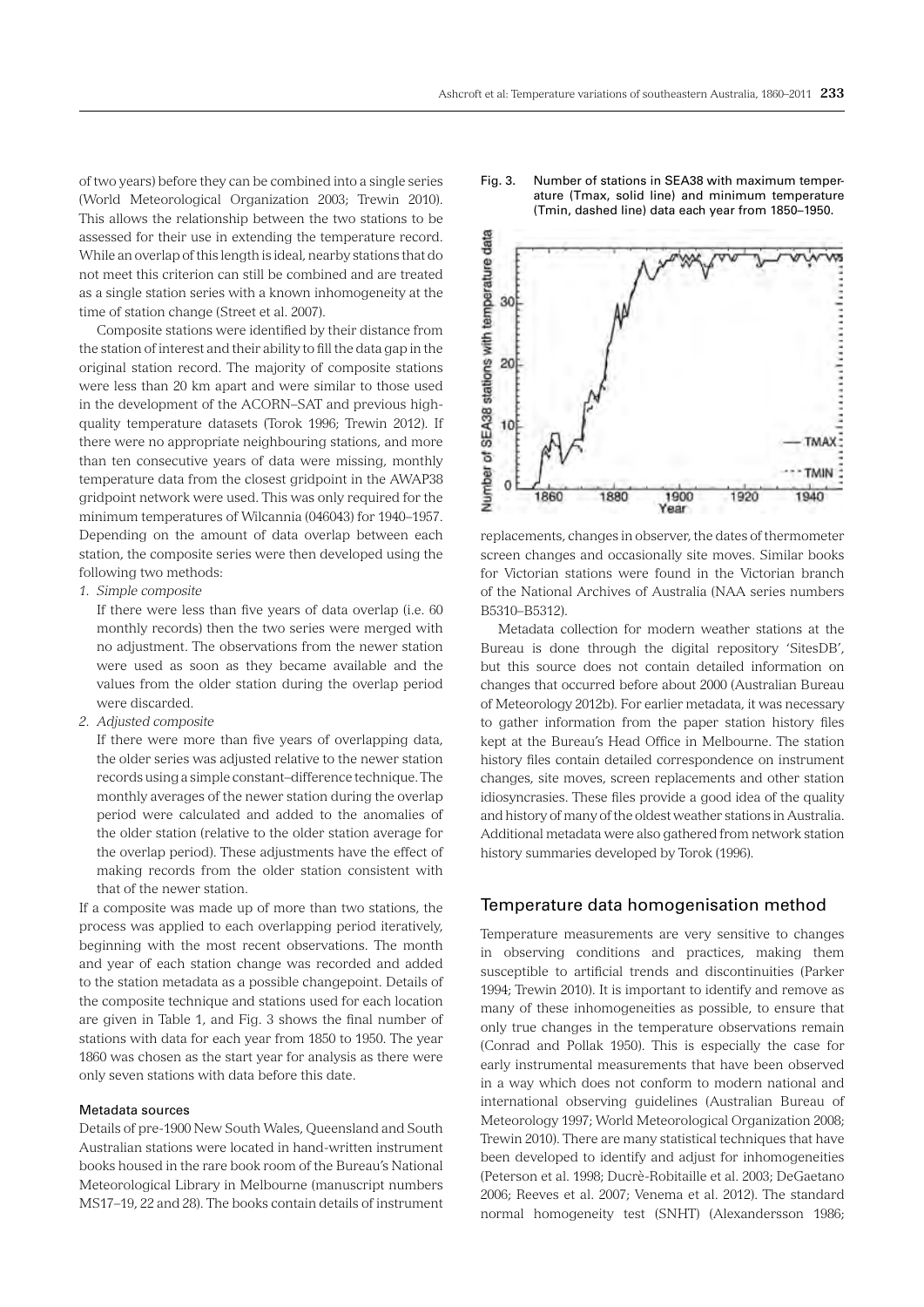Menne and Williams 2009) has previously been identified as a preferred homogenisation technique to use if there is a reliable reference series available with which to compare the data from the station of interest (Ducrè-Robitaille et al. 2003; DeGaetano 2006; Reeves et al. 2007). This approach examines the normalised difference between the station of interest (hereafter known as the candidate station) and a reference series. A discontinuity is identified when there is a significant change in the difference between the two stations. However, this process requires a reliable reference series, or a large network of neighbouring stations, both of which are often difficult to obtain when using early temperature records. Additionally, a reference series approach is unable to detect a network-wide change on observing practice, such as the Australia-wide conversion to Stevenson screens at the start of the 20<sup>th</sup> century (Slonosky and Graham 2005)

Regression-based techniques such as the two-phase regression (TPR) or multi-phase regression procedures (Easterling and Peterson 1995; Vincent 1998; Lund and Reeves 2002) have been found best for identifying discontinuities in data with a constant trend, without the use of a reference series (Ducrè-Robitaille et al. 2003; Reeves et al. 2007). These procedures calculate a linear regression on either side of a point, and determine the residual sum of squares for each regression: the point that provides a minimum for this sum is the most likely changepoint (Easterling and Peterson 1995).

Regardless of the statistical technique used, all research into identifying inhomogeneities values the use and maintenance of detailed metadata (Peterson et al. 1998; Aguilar et al. 2003). Metadata provide information about the observation site and, importantly, document changes made to instrumentation, site exposure and station location. These data make it easier to identify and attribute discontinuities in the climate record, rather than relying on statistical analysis alone (Rhoades and Salinger 1993; Wang et al. 2007).

#### RHtestsV3

The RHtestsV3 software package has been developed by the Expert Team on Climate Change Detection and Indices (Wang et al. 2007; Wang 2008a; ETCCDI 2009; Wang and Feng 2010). The RHtestsV3 package combines extensions of the SNHT and TPR to allow for the identification of changepoints with or without a reference series, and is able to adjust the timing of statistically identified changepoints to take metadata into account. The package also includes empirically developed penalty functions, known as the penalised maximal *F* and *t* tests, relating the changepoint significance to the location of the changepoint within the time series (Wang et al. 2007; Wang 2008a). This accounts for the tendency of both the SNHT and TPR to overestimate the number of changepoints at the start and end of a series and, in the case of the TPR, also in the middle of a series (Wang et al. 2007; Wang 2008a).

The RHtestsV3 package identifies changepoints that are significant without metadata support (with respect to a userdefined level of significance) and changepoints that are only significant if they are supported by documented changes (Wang and Feng 2010). The dates of these changepoints can be manually altered to reflect metadata. The RHtestsV3 package can be applied to annual, monthly, or daily data, and has been used successfully for a wide range of variables (e.g. Wang 2008b; Alexander et al. 2010; Wang et al. 2010; Cornes et al. 2012).

In this study, we use both components of the RHtestsV3 to conduct an innovative two-step homogenisation procedure. In step one, data are examined from individual stations, using metadata and the penalised maximal *F* test to adjust for inhomogeneities. Step two uses these adjusted records to build reference series for each station, allowing additional relative inhomogeneities to be identified using the penalised maximal *t* test. This process study is similar to methods employed in the development of other regional historical climate series, in that it follows an iterative procedure of identifying and adjusting discontinuities using station history information and statistical techniques (Easterling et al. 1996; Vincent and Gullett 1999; Barring et al. 1999; Brunetti et al. 2006; Alexander et al. 2010; Jones et al. 2012; Trewin 2012). However, examining and adjusting the data of each station individually before identifying relative inhomogeneities with reference series is a new approach that aims to overcome the low station density and large errors present in the early temperature records of SEA and many historical station networks.

#### Step 1: Individual temperature station adjustment

In the first round of data homogenisation (Fig. 1), the penalised maximal *F* test from the RHtestsV3 package was applied to the finalised monthly data from each station in SEA38. The test was applied to an early subseries of the data (Period 1, 1860–1950), a later subseries (Period 2, 1910–2009) and the whole series (Period 3, 1860–2009). This was done to minimise the influence of recent warming trends on the earlier parts of the series, as the maximal  $F$  test assumes a constant trend (Wang 2008a). Running the tests on the shorter subperiods increases the uncertainty of the results (X.Wang, personal communication), so changepoints were compared across each of the periods to check their validity. If a documented changepoint was identified in Period 3 but not in Period 1, for example, it was added to the Period 1 changepoints and retested to determine if the change was significant in the subseries.

The program was run once on each subseries for each station to identify changepoints that were statistically significant without supporting metadata and changepoints that were only significant if there was accompanying station history information. All changepoints were then assessed against the station history files using a 95 per cent statistical significance level. If a changepoint was identified within six months of a noted station event (e.g. a thermometer change, composite station change or site move), the date of the changepoint was updated and retested. The diagnostic graphics output with each run of the program were also examined to assess the magnitude of the changepoints and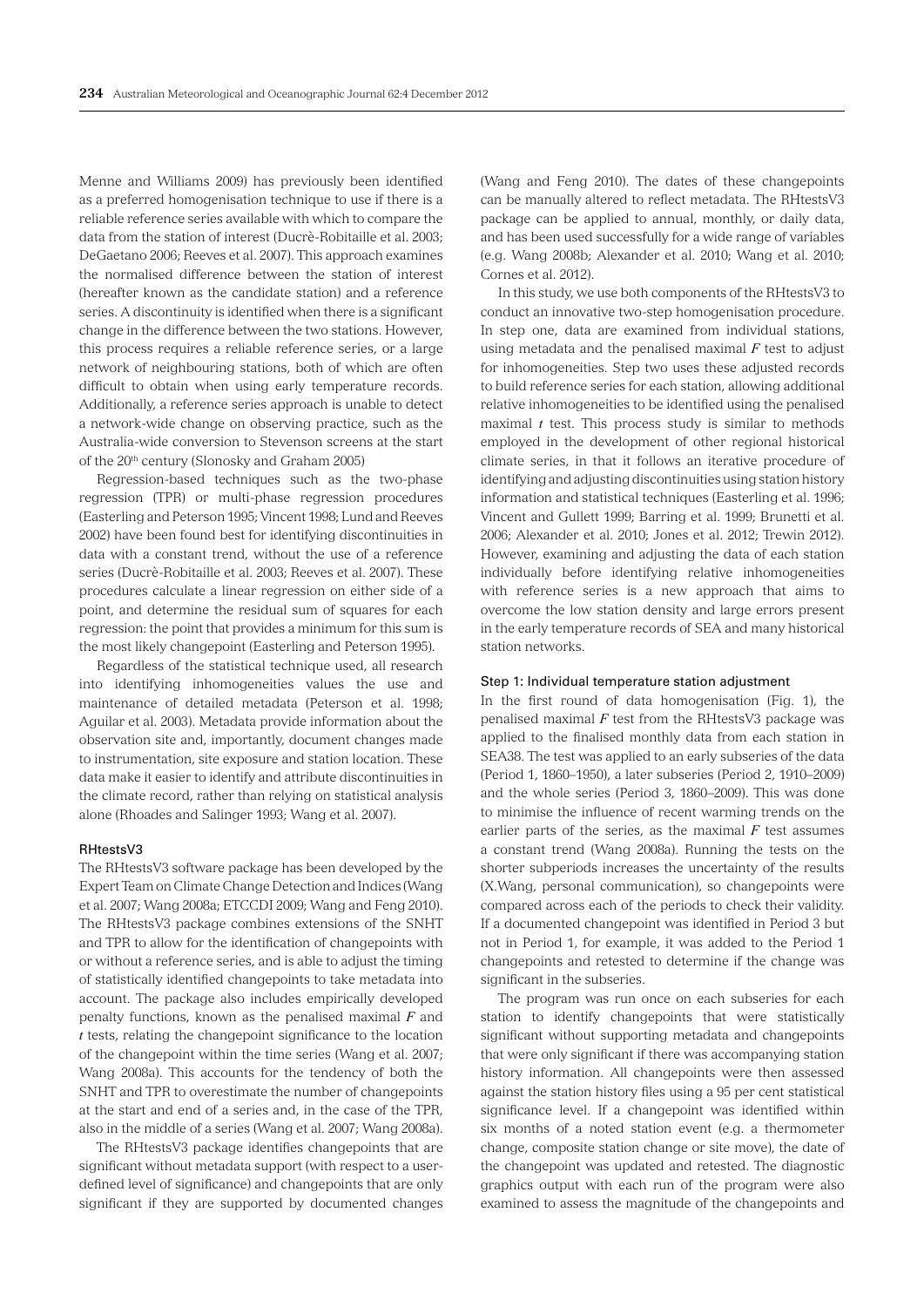whether they made physical sense. For example, a change from a non-standard Glaisher screen to a Stevenson screen would be expected to produce a decrease in the maximum temperatures, as Glaisher screens offer inadequate protection from solar radiation and have been associated with an overestimation of Tmax (Nicholls et al. 1996c; Trewin 2010).

Changepoints that were not significant were deleted, and the process repeated again until all changepoints became statistically significant, or were assigned significance due to supporting metadata information. The diurnal temperature range (DTR) of the original series for each station in SEA38 over Period 1 was also checked to search for additional changepoints that may be supported by metadata. Each changepoint identified in the DTR series was crossreferenced against changes found in the Tmax and Tmin series. If the changepoint had not been picked up already in either temperature series, then the date was added to the list of changepoints for both, and retested for significance.

Unfortunately, the adjustments over Periods 2 and 3 (1910–2009, 1860–2009) introduced large false positive trends in the data of many stations. This is due to the substantial increase in observed temperatures since 1950 (CSIRO and the Australian Bureau of Meteorology 2012) and the fact that the  $F$  test assumes a constant trend when identifying inhomogeneities (Wang 2008a). The positive trends that were forced across the entire time series led to unrealistically low values for the pre-1910 data of many stations, and made it impossible to create a continuous adjusted time series from 1860–2009. Because of these induced trends, it was decided that the focus be moved to the Period 1 results only. Future improvements to the RHtests will include the ability to account for a trend change (Wen et al. 2011).

In Period 1, 141 (161) changepoints were identified for Tmax (Tmin), 58 (52) per cent of which were supported by metadata. This is approximately the same percentage of changepoints supported by metadata in the ACORN–SAT dataset (Trewin 2012). It was encouraging to see that many of the 19<sup>th</sup> century changepoints could be explained by changes in instruments or screens. For example, the systematic change of thermometer screens in rural South Australia in 1892 was individually identified in the Tmax record for all four affected South Australian stations. In fact, changes from a Glaisher stand (or other type of thermometer screen) to a Stevenson screen in the early 20<sup>th</sup> century were identified in 18 (9) of the 38 Tmax (Tmin) station records, with an additional six (five) changepoints also attributed to earlier changes in the type of thermometer screen e.g. the change from a Glaisher stand to a large shed in Sydney in 1869. There were only five stations where the change to a Stevenson screen was recorded in the metadata but not identified as a significant changepoint in the Tmax or Tmin time series. Changepoints that were unsupported by metadata were often clearly identifiable from a visual inspection of the data. In general, composite station changes were not identified as significant changepoints.

The first round of individual station adjustments identified by the RHtestsV3 package were applied to SEA38 network for Period 1. The outlying values of the adjusted monthly anomalies (defined as values  $\pm 3$  standard deviations from the mean anomaly over Period 1) were then examined individually to check for erroneous values. If a particular month was tagged as an outlying value by three or more stations it was manually examined for spatial coherence, and often retained as a plausible event i.e. it was an exceptionally cold or warm month, rather than an erroneous value. This step was applied to the adjusted data, rather than the original data, because many of the unadjusted data in the pre-1900 period were unrealistically high or low due to the differences between the early observing practices and the standard procedure used today. These data would have been identified as outlying values in their unadjusted state and deleted, removing potentially important data for this study.

#### Step 2: Reference series adjustments

After adjusting individual station data on the basis of metadata and the penalised maximal *F*-test, we then developed reference series for each station in SEA38. Recent research into homogenisation techniques suggests that relative homogeneity testing is preferable to individual station testing, because examining station data relative to neighbouring stations minimises the likelihood of real climatic changes being falsely identified as inhomogeneities (Peterson et al. 1998; Venema et al. 2012). However, due to the non-standard observing practices of pre-1910 SEA temperature records compared to modern observation procedures, we concluded that little useful information could be obtained from a reference series comprising of pre-1910 station data if they had not undergone some individual homogenisation testing first.

The stations used for each reference series were identified using the relationship between the data from AWAP38, the network of AWAP gridpoints closest to each station in SEA38. Correlations were calculated between the monthly Tmax and Tmin anomalies (compared to the 1961–1990 climatology) at each of the 38 gridpoints. An example of this is shown for Sydney in Fig. 4. The correlations between the gridpoint closest to Sydney and all AWAP gridpoints are plotted, with the locations of the other AWAP38 network members also marked. For the majority of gridpoints in AWAP38, at least six of the gridpoints representing neighbouring SEA38 stations were highly correlated (Pearson correlation coefficient *r* > 0.85). Only the coastal gridpoints, (e.g. Gabo Island, Wilson's Promontory and Yamba) had fewer highly correlated SEA38 neighbours; generally two or three.

Correlations between the AWAP38 network gridpoints represent how monthly temperature anomalies at each station in SEA38 should theoretically relate to each other. In reality, the observations (particularly in the early period) are not as well correlated due to remaining data inhomogeneities. Correlations between the monthly anomalies (relative to the 1910–1950 period) of the adjusted Period 1 SEA38 data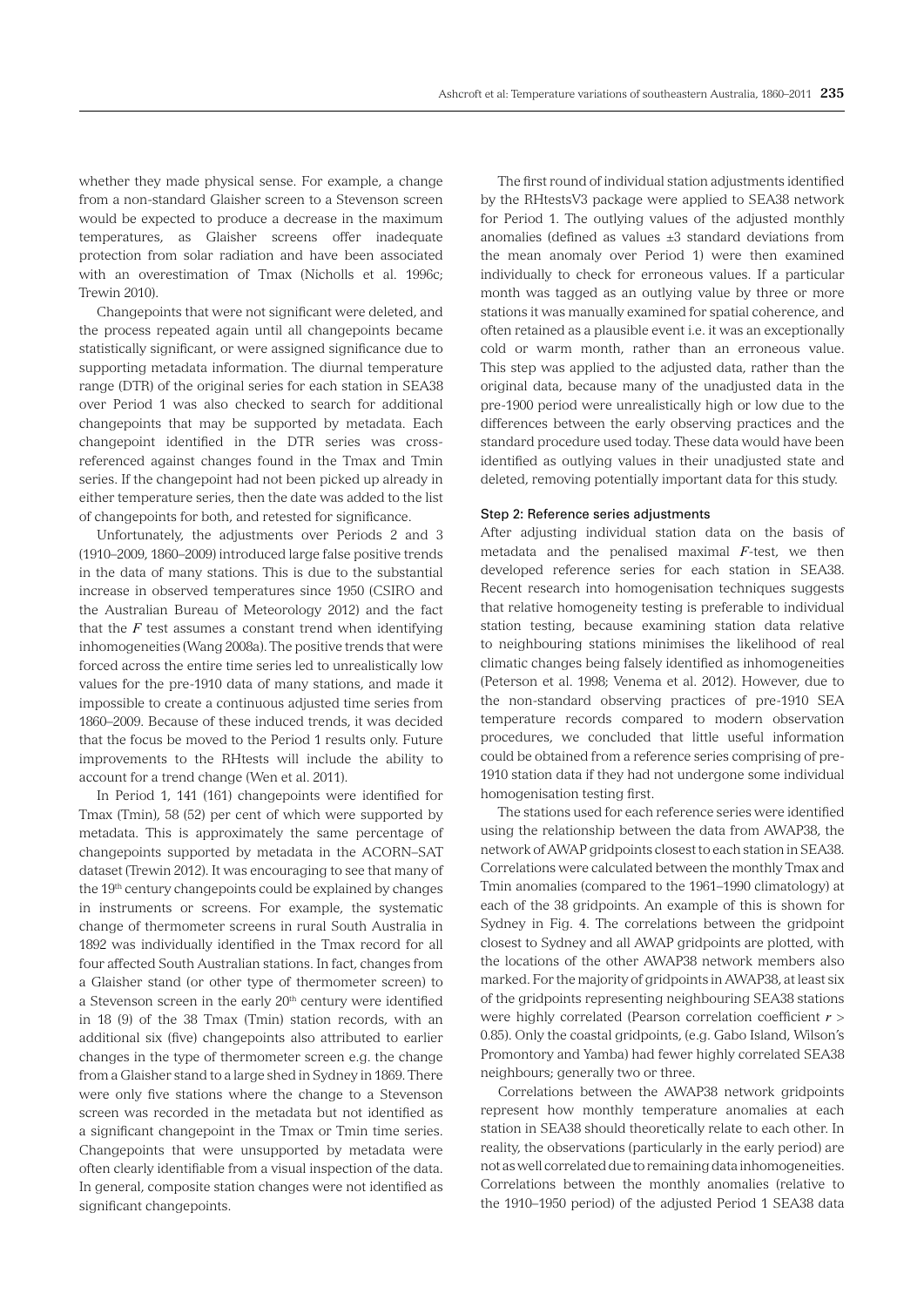Fig. 4. Correlations between AWAP monthly anomalies (relative to the 1961–1990 base period) at the gridpoint closest to Sydney, and the AWAP 0.05° x 0.05° gridded temperature anomaly data for (a) Tmax and (b) Tmin, 1900–2009. Locations of gridpoints in the AWAP38 gridpoint network are marked with a thick black asterisk or white square. Stations marked with a white square (Wollongong, Moruya Heads, Goulburn, Bathurst, Armidale and Newcastle) were used in the development of a Sydney reference series.



were calculated and compared to the AWAP38 gridpoint correlations. The correlations between SEA38 stations were lower than that of the equivalent AWAP38 gridpoints by a Pearson's correlation coefficient (*r*) value of 0.1 or more. In some cases, particularly for coastal stations, the correlations were much lower for the observational data than for the AWAP38 gridded data. In general though, the stations that were highly correlated using the AWAP38 monthly gridpoint data were also highly correlated using SEA38 monthly station data.

A station was used in the reference series of a candidate station if the two stations were highly correlated using the AWAP38 network data (*r* > 0.7) and the adjusted Period 1 SEA38 station data  $(r > 0.5)$ . A minimum of three and maximum of five stations were used in the development of each reference series, to reduce the impact of potential inhomogeneities remaining at the neighbouring stations and to ensure that the neighbouring stations were confined to the local region surrounding the candidate station (Peterson and Easterling 1994). The neighbouring stations used in the development of Sydney's reference series are marked in Fig. 4 as an example. A number of stations did not have enough highly correlated neighbours for a reference series to be built. They are listed in Table 2, and are coastal stations, or inland stations in data sparse regions. Table 2 shows that more stations failed to have reference series for Tmin than for Tmax. This could reflect the greater influence that smallscale factors have on near-surface conditions at night (Jones and Trewin 2000).

Reference Series (RS) development is shown

mathematically for a station of interest *s* in Eqn. 1. Each reference series was built using the sum of monthly anomalies weighted by the square of the observational correlation between the candidate station and the neighbouring stations. The sum of weighted anomalies was added to the final year of data (1950 monthly values) for the candidate station. If the year 1950 contained any missing values then data from 1949 were used, as the mean of the reference series should not affect the adjustment procedure (Peterson and Easterling 1994).

$$
RS_{s,t} = T_{s,0} + \left(\sum_{k=1}^{n} \rho_k^2 T_{k,t}^{\dagger}\right) \times \left(\sum_{k=1}^{n} \rho_k^2\right)^{-1} \qquad ...(1)
$$

where:

- *Ts,0* = monthly temperature at the candidate station for the most recent full year of observation
- *ρ* = Pearson correlation coefficient of neighbour station (minimum=0.5)
- *T'* = monthly temperature anomalies of neighbour station compared to 1910–1950
- *n* = number of correlated neighbour stations (minimum=3, maximum=5).

The penalised maximal  $t$  test (Wang et al. 2007) was then used to compare the candidate station to its reference series, identifying possible changepoints. As the reference series were not guaranteed to be homogenous, a higher significance value was set on the changepoints (99 per cent) and changepoints that were significant even without metadata support were examined. This additional round of adjustments identified 44 (29) changepoints for Tmax (Tmin). They were smaller in size than those found in the single-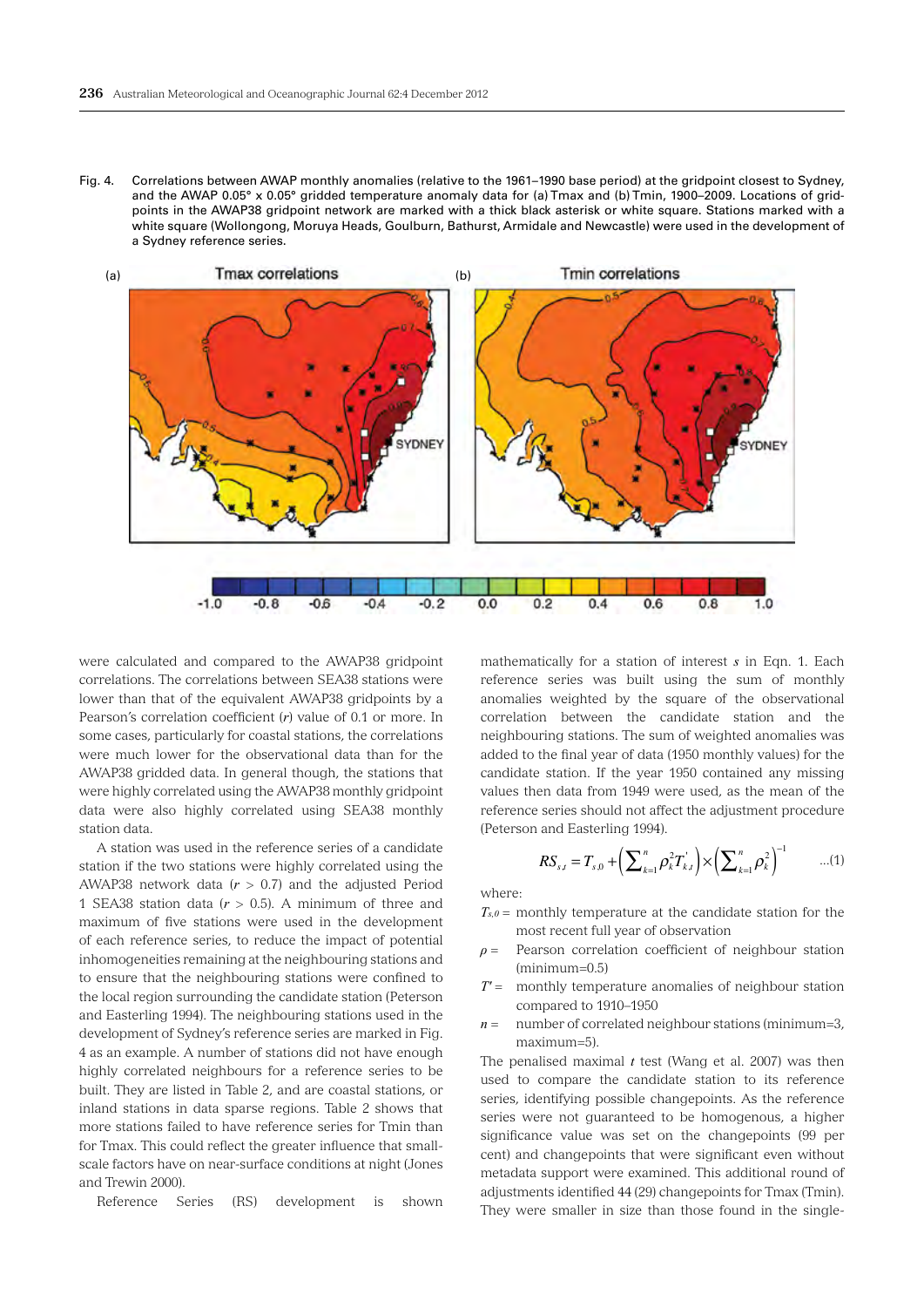station adjustments and in general were not supported by metadata, possibly because most large changepoints with metadata support were identified in the first round of adjustments.

The final number of adjustments per decade from 1860– 1950 is shown in Fig. 5. The distributions are similar for Tmax and Tmin, and show that the majority of adjustments occurred in the three decades from 1880–1909. This is when most stations transitioned to Stevenson screens (Nicholls et al. 1996c). The higher number of Tmax adjustments during 1910–1919 is due to a large number of changepoints identified using reference series, possibly refining some of the adjustments made in the individual station adjustments.

## Data quality of the 1860–1950 SEA temperature network

Figure 6 shows the area-averaged annual Tmax, Tmin and DTR anomalies (compared to the 1910–1950 mean) for the original SEA38 data, the adjusted SEA38 data and the ACORN–SAT49 temperature network data from 1860–1950. The annual maximum and minimum anomaly across the stations in each network is also plotted in Fig. 6, to indicate the complete range of temperature variation over 1860–1950. It is important to remember the temporal and spatial

#### Table 2. Temperature stations in SEA38 that did not have enough highly correlated neighbours for reference series development. Station numbers are given in brackets.

| Tmax                                                     | Tmin                                                                                                                                                                                                 |
|----------------------------------------------------------|------------------------------------------------------------------------------------------------------------------------------------------------------------------------------------------------------|
| Brisbane (40842)<br>Yamba (58012)<br>Gabo Island (84016) | Kapunda (23007, 23321, 23373)<br>Wilcannia (46043)<br>Cobar (48030, 48027)<br>Wollongong (68069, 68053, 68188, 68228)<br>Mildura (76077,76031)<br>Wilson's Promontory (85096)<br>Gabo Island (84016) |

Fig. 5. Number of adjustments made per decade for Tmax (black columns) and Tmin (white columns), 1860– 1950. The column labels refer to the starting year of each decade. Note that 1940 refers to the 11-year period 1940–1950 inclusive.



coverage of SEA38 when examining these results, particularly for the decade of 1860–1869. Figure 3 shows that there are only 12 stations with data before 1870. This reduced coverage may indicate that the early part of the record is not representative of the wider SEA region and may also explain why the earliest ten years of data display a reduced range of temperature variation (pink shading in Fig. 6), particularly for Tmin. However, the area-averages for 1860–1950 calculated using the 12 stations with data before 1870 alone (not shown) compare very well to the area-average calculated using the whole SEA38 network  $(r \ge 0.80$  for Tmax, Tmin and DTR). It is therefore fair to say that the 1860–1869 area-average calculated using a smaller network still provides valuable information about temperature variations across SEA.

There are two clear improvements in the adjusted temperature data over 1860–1909. The first is a decrease in the range of temperature variability across the network. Greater temperature variability can still be seen before 1910 (pink shading in Fig. 6), but it is not nearly as great as in the original values (grey shading in Fig. 6). In fact, the variability in the adjusted network is similar in magnitude to that of the 49 ACORN–SAT stations within SEA (blue broken lines in Fig. 6). Similar results were obtained when examining the 23 stations common to both SEA38 and ACORN–SAT49 (not shown). The reduction of variability across the network is further illustrated in Fig. 7, which shows the standard deviation of the annual temperature anomalies at each station in a moving 30-year window, averaged over all stations, for the original and adjusted values for each station in SEA38. Values from the AWAP38 gridpoint network were combined with the adjusted SEA38 data using the constant–difference method to calculate the standard deviations across SEA38 for 1860–2009. The average standard deviations of the adjusted SEA38 data before 1910 are much more consistent with 1950–2009 values than the standard deviations of the original SEA38 values for Tmax, Tmin and the DTR.

The second improvement is the reduction of a step change at 1908–1910, particularly for Tmax and DTR (step down) but also for Tmin (step up). These step changes are consistent with the results of Nicholls et al. (1996c) on the influence of the change from Glaisher stands to Stevenson screens. They found that Tmin recorded in a Glaisher stand was consistently around 0.2 °C cooler than that observed in a Stevenson screen, while Tmax observations were generally warmer in a Glaisher stand, with the greatest difference (up to 1 °C) recorded in austral summer. The adjustments applied to SEA38 appear to have minimised these step changes and associated biases due to the network-wide change of temperature screens at the beginning of the 20<sup>th</sup> century.

Small step changes of approximately 0.7 °C are still apparent for Tmax, Tmin and the DTR over 1908–1910, similar in size to other interannual temperature variations seen in the time series. This may mean that the effect of the screen changes has not been completely removed; however, it may also indicate the influence of prolonged La Niña event that occurred from September 1908–February 1911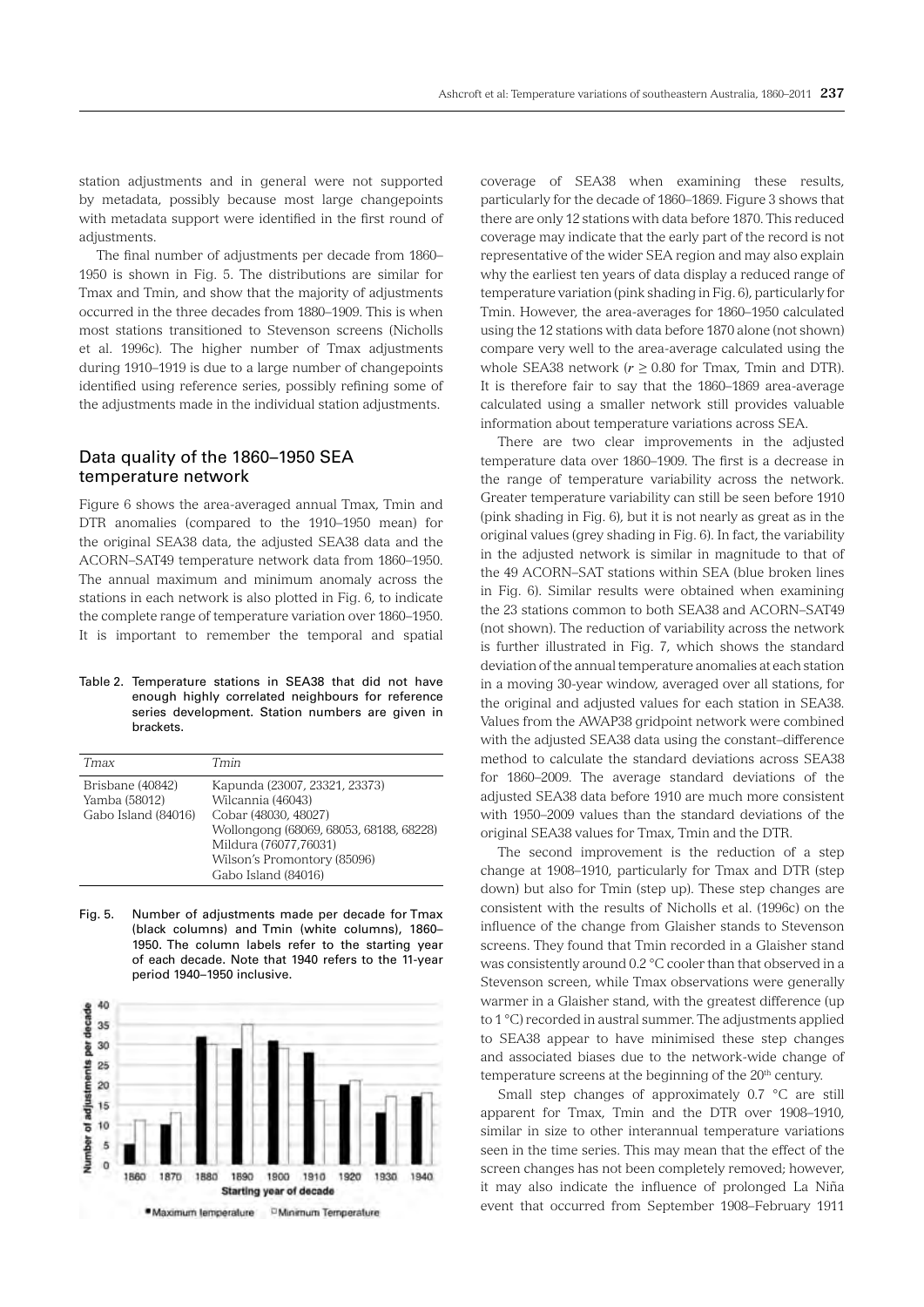Fig. 6. Area-averaged SEA annual anomalies (°C, relative to the 1910–1950 base period) of original data from SEA38 (1860–1950, dashed line), adjusted data from SEA38 (1860–1950, solid red line) and data from ACORN –SAT49 over SEA (1910–1950, solid blue line) for (a) Tmax, (b) Tmin and (c) DTR, 1860–1950. The maximum and minimum anomalies for each year across the network are also plotted for the original SEA38 data (grey shading with black outline), adjusted SEA38 data (pink shading with red outline) and ACORN-SAT49 data (blue dotted lines).



(Gergis and Fowler 2005; Australian Bureau of Meteorology 2011) causing negative anomalies in Tmax and the DTR, and positive Tmin anomalies (Power et al. 1998). Temperature variations in the 1880s also appear to be associated with ENSO phases, adding credence to this possibility. A fall in Tmax and DTR values and a corresponding rise in Tmin were observed during 1887 and 1889–1890, when a La Niña event was recorded in the SOI and Niño 3.4 index. Conversely, El Niño or neutral conditions were associated with an increase in Tmax and DTR values during 1883–1885 and 1888, while a decrease in Tmin values was recorded for the same time periods.

Figure 8 shows the annual area-averaged Tmax, Tmin and DTR from 1860–2011 together to enable an easier examination of coherent temperature variations over the past 152 years. The area-average of SEA38 and ACORN– SAT49 have been combined using the constant-difference method to produce a single temperature series for SEA from 1860–2011. Focusing on 1860–1909 reveals a synchronous cooling of Tmax and Tmin over 1872–1875 and 1891–1894, as well as a period of high interannual variation in Tmax, Tmin and the DTR from 1885–1890. This is similar to the 1914–1920 period when large year-to-year changes in temperature, particularly Tmax, can be seen. The years 1862, 1878, 1885, 1888, 1898 and 1902 are characterised by an increase in Tmax, while 1868, 1878, 1882, 1887 and 1889 show in increase in Tmin. Years that experienced a drop in Tmax include 1863, 1887, 1879 and 1881 and years of cool Tmin include 1862, 1885 and 1888. Preliminary analysis (not shown) suggests that years with above-average Tmax were associated with low amounts of rainfall, while years with above-

Fig 7. Standard deviations (°C) for annual anomalies (relative to the 1910–1950 base period) of Tmax (black), Tmin (medium grey) and DTR (light grey) in a 30-year moving window for original data (dashed line) and adjusted data (solid line) for SEA for 1860–2009, averaged over all stations in SEA38. Adjusted data from SEA38 (1860–1950) has been combined with data from the AWAP38 gridpoint data (1910–2009) using the constant-difference method to calculate the standard deviations for 1860–2009.

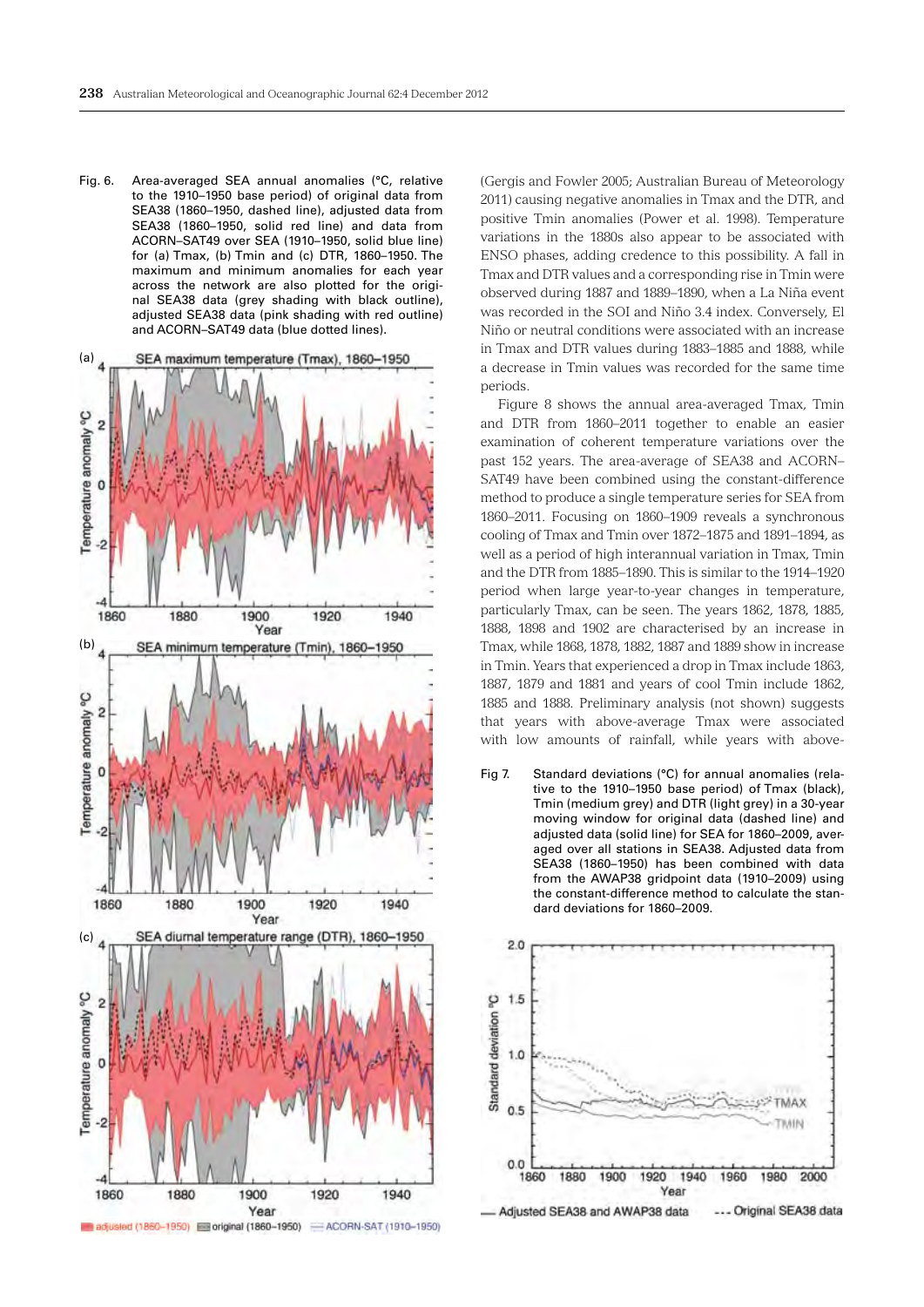average Tmin experienced high rainfall. This association between temperature and rainfall agrees with the physical relationship outlined by Power et al. (1998), strengthening the validity of the temperature variations identified using the adjusted network.

Temperature variations identified in the SEA areaaverage also agree well with those found in the individual station temperature series. This can be seen by a visual inspection of the individual series (not shown) and is shown by Fig. 9, which plots the correlation between each station record and the SEA area-average for (a) Tmax and (b) Tmin for 1860–1950. In general the correlations are fairly high, particularly for the maximum temperatures of inland stations such as Wilcannia. If these correlations are compared to the equivalent ACORN–SAT49 correlations over the 1910–2011 period (not shown), the spatial coherence is similar, even if the correlations for SEA38 are somewhat lower. Correlations between the area-average and coastal stations such as Wollongong and Gabo Island are lower than those inland. These did not undergo reference series adjustments, which may explain the lower correlations. The lower correlations could also be due to different processes affecting temperature on the eastern coast (Catto 2012).

One criticism of the homogenisation technique used in this analysis might be that with a two-stage adjustment process, the station data are somewhat 'geared' to correlate with the area-average in this way, particularly as one station can be involved with the reference series of many others due to the relatively small size of the station network. However, the number of stations used within each reference series was small (a maximum of five), and confined to the subregions surrounding the candidate station. We can therefore be more confident that the agreement between the area-average and the SEA38 stations across the network is reflecting genuine temperature variations in SEA.

Comparing SEA38 to ACORN–SAT49 for 1910–1950 in Table 3 reveals very high correlations, when considering both the seasonal and annual area-averages. Annual Tmax area-averages have correlation coefficients of 0.94, while the Tmin and DTR correlation coefficients are slightly lower at 0.85 and 0.84 respectively. All seasonal correlations are 0.9 or higher, with Tmax in particular displaying very good agreement with the high-quality ACORN–SAT49 data. Very similar results were obtained by comparing the SEA38 area-average with the AWAP38 gridpoint network average (not shown).

Disagreements between the annual SEA38 and ACORN– SAT49 Tmax are confined to the 1940–1950 period (see Fig. 6a), possibly due to the movement of many stations from town centres to regional airports during the 1940s as aviation meteorology became more important (Torok and Nicholls 1996; Trewin 2012). The disagreements may also be caused by issues in the identification of changepoints at the end of the series (Wang et al. 2007; Wang 2008a). Discrepancies between the Tmin and DTR series from SEA38 and ACORN– SAT49 are primarily in the 1910–1920 period (Fig. 6(b) and

Fig. 8. Area-average annual anomalies (°C, relative to the 1910–1950 base period) of Tmax (top, solid line), Tmin (middle, dashed line) and DTR (bottom, dotted and dashed line) for SEA over 1860–2011. Adjusted data from SEA38 (1860–1950) has been combined with data from ACORN-SAT49 (1910-2011) using the constant-difference method to provide an adjusted dataset for 1860–2011.



Fig. 9. Pearson correlation coefficients (multiplied by 100) between annual temperature anomalies (relative to the 1910–1950 base period) at each station in SEA38 and the SEA38 area-average over 1860–1950 for (a) Tmax and (b) Tmin.



Table 3. Correlations between annual and seasonal ACORN-SAT49 and SEA38 area-averaged data, 1910-1950. Austral summer is represented by DJF (December– February), autumn by MAM (March–May), winter by JJA (June–August) and spring by SON (September– November). All correlations are significant at the five per cent level (r ≥ 0.30 by a two-tailed student's *t* test with 41 independent samples).

|      | Annual | D.IF | MAM  | .JJA | SON  |
|------|--------|------|------|------|------|
| Tmax | 0.94   | 0.96 | 0.96 | 0.98 | 0.98 |
| Tmin | 0.85   | 0.91 | 0.92 | 0.94 | 0.92 |
| DTR. | 0.84   | 0.90 | 0.94 | 0.95 | 0.93 |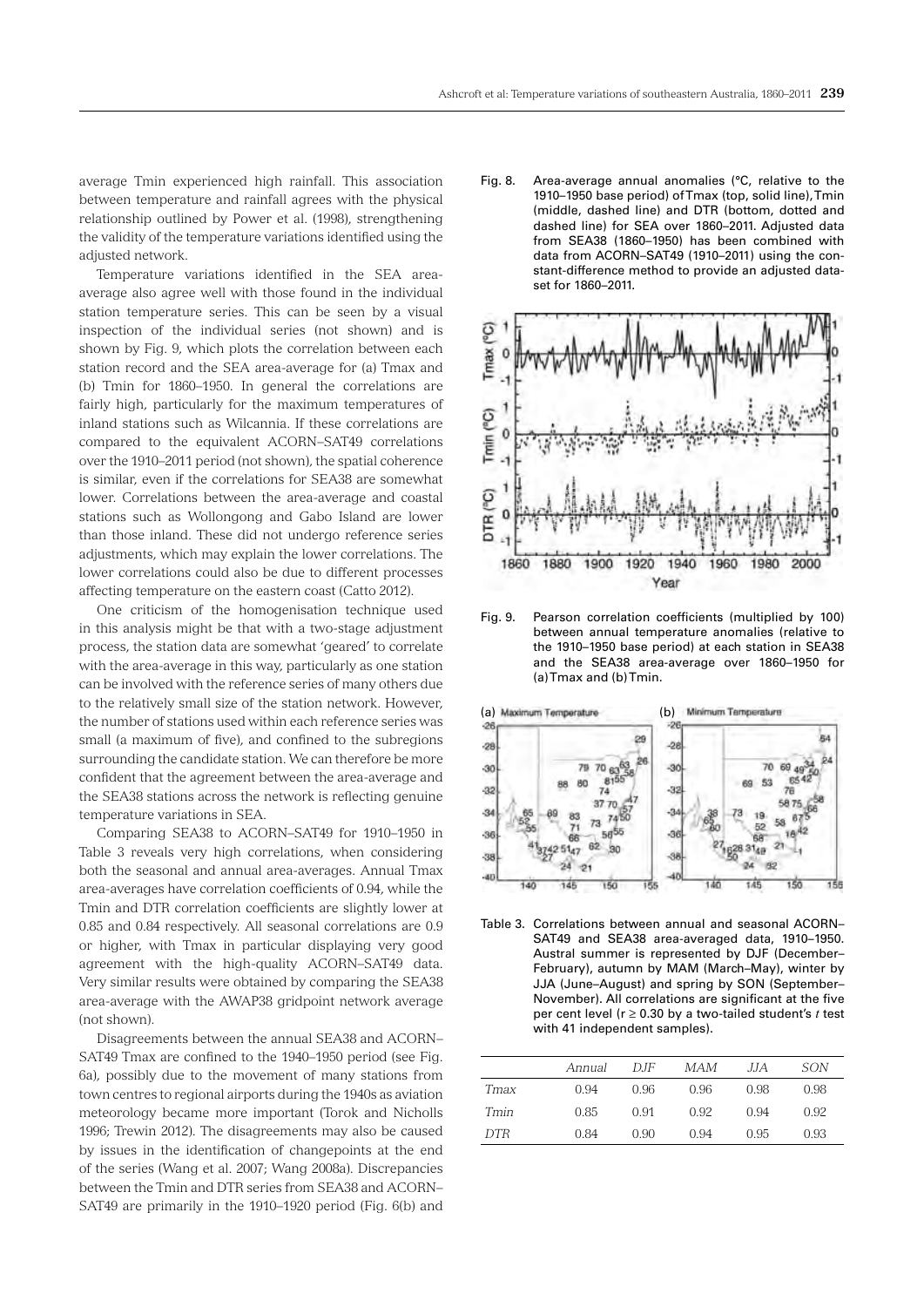Fig 6(c)), with SEA38 reporting lower values of Tmin and therefore higher DTR values. These differences may be a result of the ACORN–SAT homogenisation process being conducted on daily and monthly data (Trewin 2012) allowing for a greater identification of extremes and large Tmin anomalies like the one seen in 1914. However, all of these differences are small (less than 0.5 °C), and the interannual variability of both ACORN–SAT and SEA38 over the 1910– 1950 period is very similar.

Overall, the adjustment process has improved the quality of the 1860–1950 SEA temperature record by reducing the data variability across SEA38 and minimising the influence of a network-wide change of thermometer screens at the start of the 20<sup>th</sup> century. Adjusted data from a small number of coastal stations (e.g. Wollongong and Gabo Island) exhibit low correlations with the adjusted area-average so should be interpreted cautiously. The majority of stations, however, show an improvement in data quality over 1860–1909, with a large number of clear step changes and unrealistic data adjusted to values comparable to the ACORN–SAT highquality temperature data currently used for Australian climate research. The data variability has been reduced to a range similar to the ACORN–SAT stations across SEA, and the correlations between the adjusted network areaaverage and the annual and seasonal values from modern observational and gridded datasets are very high for the overlapping period ( $r \approx 0.9$ ). This is an encouraging result considering that the homogenisation approaches used in developing the ACORN–SAT and AWAP datasets were quite different from that used in this study (Jones et al. 2009; Trewin 2012).

# Southeastern Australian temperature, 1860–2011: links to ENSO, the IPO and long-term trends

Having assessed the quality of the extended temperature record, we now examine the relationship between SEA temperature variability and ENSO from 1876–2011. Table 4 shows the annual and seasonal correlations between the SOI and Niño 3.4 index and Tmax, Tmin and the DTR over the 1876–2011 period. Niño 3.4 correlations were multiplied by –1 to aid comparison. May–April annual means were used in the annual analysis to capture peak covariability between SEA climate and ENSO (Risbey et al. 2009b; Gergis et al. 2012a).

Correlations between SEA temperature and SOI and SEA temperature and the Niño 3.4 index are very similar. Significant correlations are evident between the annual (May–April) ENSO phase and Tmax was well as ENSO and the DTR for 1876–2011. A non-significant positive relationship is also apparent between annual Tmin values and ENSO. These relationships are similar to those identified by identified by Power et al. (1998) for the 1910–1992 period. Seasonal relationships shown in Table 4 reveal high correlations between ENSO and Tmax for all seasons apart from austral autumn, a known season of low ENSO–SEA

influence (McBride and Nicholls 1983; Murphy and Timbal 2008). The DTR–ENSO correlations are similar to those for Tmax. ENSO–Tmin correlations are only significant during the austral winter. These results are in contrast to Jones and Trewin (2000), who also found a significant correlation between ENSO and SEA Tmin during autumn.

An additional 49 years of temperature data also allows for a longer examination of the temporal variability in the ENSO–SEA temperature relationship. Figure 10 shows 13 year moving correlations between the SOI and Tmax, Tmin and the DTR for austral summer, winter and May–April annual means. Very similar results were obtained using the Niño 3.4 index (not shown). Thirteen years was chosen as the time period to identify the decadal signal common to the smoothed IPO time series. There are clear variations in the strength of the SOI–temperature relationships, with times of weakened and even reversed correlation values in the 1890–1900s, 1920–1930s and 1960–1970s for Tmax, Tmin and the DTR. During these periods, the negative correlations between the SOI and Tmax and the DTR reduce or become positive, and the positive correlations between the SOI and Tmin become negative.

Annual and austral winter variations appear largely inphase for all variables but austral summer variations are somewhat different, particularly for Tmin and the DTR. The spatial correlation patterns calculated by Jones and Trewin (2000a) for 1950–1994 identified a high-level of spatial variability in the austral summer ENSO–temperature relationship across SEA. Positive correlations were identified across Victoria and eastern South Australia, while negative correlations were widespread across most of New South Wales and southern Queensland (Jones and Trewin 2000, Fig. 4). Thus the weaker correlations across SEA in summer found in this study may reflect the area-averaging of correlations of opposing signs across the region. Fluctuations in the Australian temperature–ENSO relationship have previously been recognised in similar post-1900 periods in other studies (Lough 1997 for Queensland; Power et al. 1999a for Australia). The new temperature data for 1860–1909 has allowed for the identification of another period of weakened correlations across the SEA region in the late 19<sup>th</sup> century.

Variations in the IPO may be one reason for the regional temperature fluctuations reported here. Power et al. (1999a) found that negative phases of the IPO were associated with higher correlations between the SOI and Australian Tmax, while positive IPO phases were linked to a great weakening in the Tmax–SOI relationship. Indeed, average correlations between ENSO and each temperature variable for 1876–2009 over SEA during both phases of the IPO, given in Table 5, supports the Power et al. (1999a) findings for all-Australian data. Table 5 shows that correlations are larger between ENSO (represented by the SOI and the Niño 3.4 index) and SEA temperature when the IPO is negative, compared to years when the IPO is positive. But it is clear from the 13 year running correlations shown in Fig. 10 that there is large variability in this relationship. Correlations between May–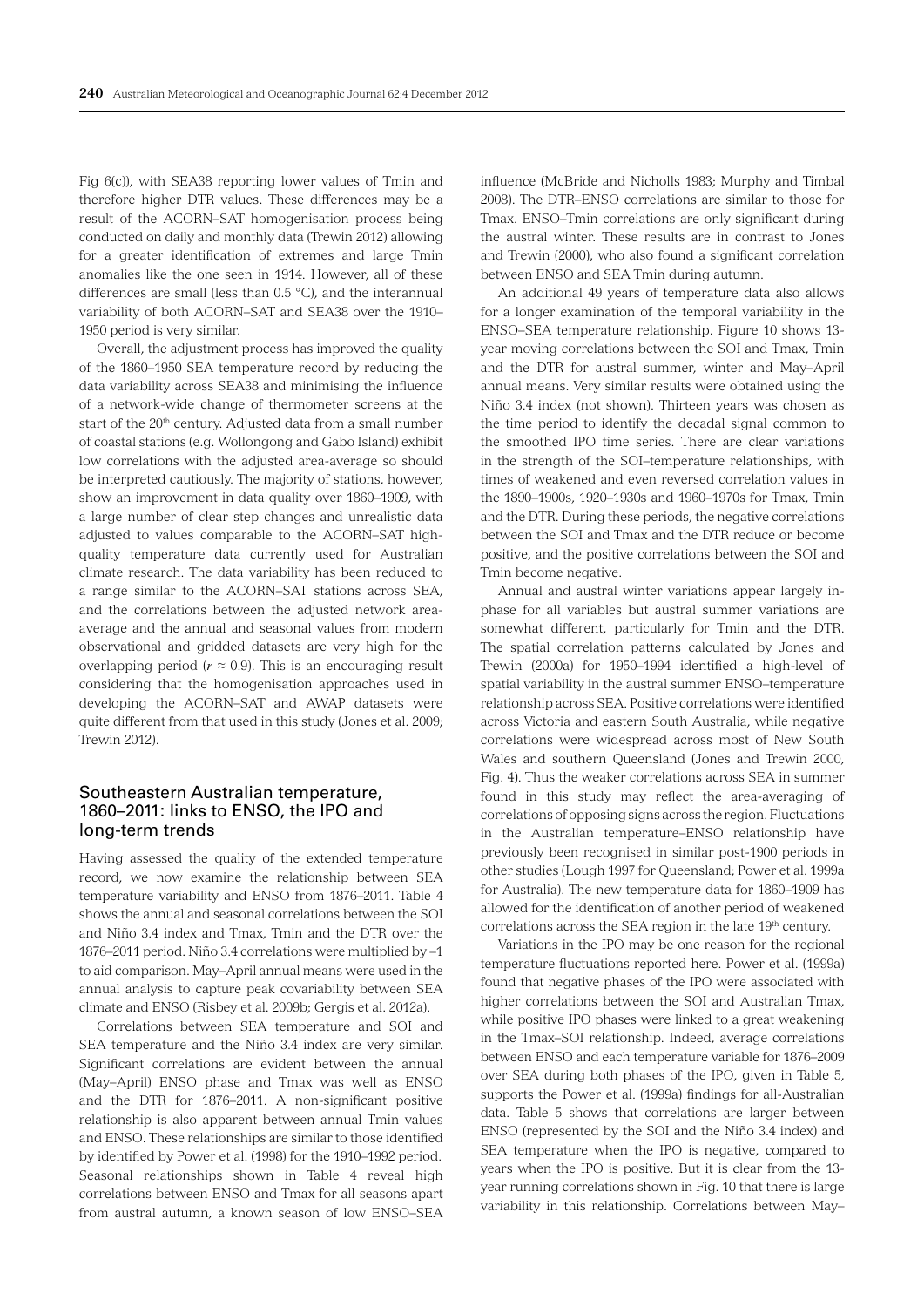Table 4. Correlations between the SOI and the Niño 3.4 index and area-averaged SEATmax, Tmin and DTR for May–April annual, austral summer (DJF), autumn (MAM), winter (JJA) and spring (SON) area-averages from 1876–2011. Niño 3.4 correlations are given in brackets and are multiplied by –1 for comparison. Values printed in bold are statistically significant at the five per cent level (r ≥ 0.195 by a two-tailed student's *t* test with 135 independent samples).

|            | May–April ANN       | DJF            | MAM            | JJA             | SON                 |
|------------|---------------------|----------------|----------------|-----------------|---------------------|
| Tmax       | $-0.42$ ( $-0.39$ ) | $-0.26(-0.37)$ | $-0.14(-0.11)$ | $-0.30$ (-0.22) | $-0.34(-0.37)$      |
| Tmin       | 0.07(0.02)          | $-0.03(-0.18)$ | $0.05(-0.04)$  | $0.34(-0.21)$   | 0.05(0.00)          |
| <b>DTR</b> | $-0.51(-0.50)$      | $-0.29(-0.26)$ | $-0.18(-0.06)$ | $-0.51(-0.35)$  | $-0.47$ ( $-0.47$ ) |

Table 5. Correlations between the SOI and Niño 3.4 index and the area-averaged SEATmax, Tmin and DTR for May–April annual, DJF and JJA means from 1876–2011 when the IPO is positive (> 0.5) and negative (< -0.5). The number of years for each IPO phase is given in brackets in the left hand column. Niño 3.4 correlations are given in brackets and are multiplied by –1 for comparison. Values printed in bold are statistically significant at the five per cent level (r ≥ 0.25 by a two-tailed student's *t* test with 58 independent samples for the positive IPO phase,  $r \ge 0.28$  by a two-tailed student's *t* test with 48 independent samples for the negative IPO phase).

|                      | Annual    | Annual    | Annual    | DJF       | DJF       | DJF       | JJА       | JJА    | JJА       |
|----------------------|-----------|-----------|-----------|-----------|-----------|-----------|-----------|--------|-----------|
|                      | Tmax      | Tmin      | DTR       | Tmax      | Tmin      | DTR       | Tmax      | Tmin   | DTR       |
| <i>Positive IPO</i>  | $-0.26$   | 0.06      | $-0.28$   | $-0.01$   | 0.01      | $-0.02$   | $-0.39$   | 0.26   | $-0.47$   |
| $(58 \text{ years})$ | $(-0.33)$ | $-0.01$   | $(-0.33)$ | $(-0.16)$ | $(-0.17)$ | $(-0.02)$ | $(-0.23)$ | (0.19) | $(-0.33)$ |
| Negative IPO         | $-0.57$   | 0.02      | $-0.64$   | $-0.47$   | $-0.11$   | $-0.42$   | $-0.37$   | 0.48   | $-0.60$   |
| $(46 \text{ years})$ | $(-0.56)$ | $(-0.12)$ | $(-0.54)$ | $(-0.59)$ | $(-0.34)$ | $(-0.32)$ | $(-0.27)$ | (0.20) | $(-0.34)$ |

Table 6. Trends (°C per 50 years) of area-averaged SEA Tmax, Tmin and DTR for annual, austral summer (DJF) and winter (JJA) values calculated over the 50-year periods 1860–1909 and 1910–1959, the 52-year 1960–2011 period and the 152-year 1860–2011 period. Values printed in bold are statistically significant from zero, as determined by the student's *t* test distribution ( $p < 0.05$ ).

|           | Tmax Ann | Tmin Ann | DTR Ann | Tmax DJF | Tmin DJF | DTR DJF | Tmax JJA | Tmin JJA | DTR JJA |
|-----------|----------|----------|---------|----------|----------|---------|----------|----------|---------|
| 1860-1909 | 0.06     | $-0.12$  | 0.18    | 0.69     | 0.36     | 0.33    | $-0.08$  | $-0.43$  | 0.35    |
| 1910-1959 | $-0.31$  | 0.00     | $-0.32$ | $-0.33$  | $-0.03$  | $-0.31$ | $-0.01$  | $-0.10$  | 0.09    |
| 1960–2011 | 1.08     | 0.90     | 0.19    | 1.03     | 1.17     | $-0.15$ | 1.08     | 0.89     | 0.19    |
| 1860-2011 | 0.22     | 0.37     | $-0.15$ | 0.15     | 0.51     | $-0.36$ | 0.41     | 0.23     | 0.18    |

April Tmax and the SOI during negative phases of the IPO, for example, are seen to vary from around –0.8 in the 1950s to 0.05 during the 1890s (Fig. 10(a)). The period of highest correlations between Tmax and the SOI around 1910 is conversely associated with a strong positive phase of the IPO.

These results suggest that the modifying influence of the IPO on the relationship between regional SEA temperature and large-scale ENSO fluctuations may be more complicated than previously thought. Model studies have identified the possibility of a reversal in the relationship between the IPO and how ENSO influences the Australian climate (Arblaster et al. 2002). Additionally, the strength of a La Niña event is more linearly related to cool anomalies of Australian temperature and wet anomalies of Australian rainfall than the strength of an El Niño event is related to the size of warm temperature and dry rainfall anomalies in Australia (Power et al. 2006). This nonlinearity may have led to the higher correlations found by Power et al. (1999a) between ENSO and the Australian climate during negative IPO phases, as La Niña events are more prevalent during this phase (Kiem et al. 2003; Power et al. 2006; Parker et al. 2007). Decadal fluctuations of Indian Ocean sea surface temperatures may

also be influencing the relationship between ENSO and SEA temperature, as the eastern Indian Ocean in particular plays a large role in the teleconnection between ENSO and SEA rainfall in austral spring (Cai et al. 2011).

Finally, the extended temperature record allows an examination of SEA temperature trends from 1860–2011. Table 6 shows the trends of the SEA38 and ACORN–SAT49 combined area-averaged Tmax, Tmin and the DTR in the 50-year periods of 1860–1909 and 1910–1959, the 52 year period of 1960–2011 as well as the full 1860–2011 period. The 1860–1909 period was characterised by insignificant trends of 0.06 °C and –0.12 °C in annual Tmax and Tmin. The only significant trend in the 1860–1909 period is for austral summer Tmax values. This may be due to some remaining inhomogeneities in the early data because nonstandard thermometer exposure can have a greater impact on summer Tmax values than other observations (Nicholls et al. 1996c). The 1910–1959 period experienced an insignificant cooling trend of –0.31 °C in Tmax and no trend in Tmin. Small negative trends are seen in the DTR in summer for most of the 20<sup>th</sup> century, and positive trends observed in austral winter, although they are largely insignificant.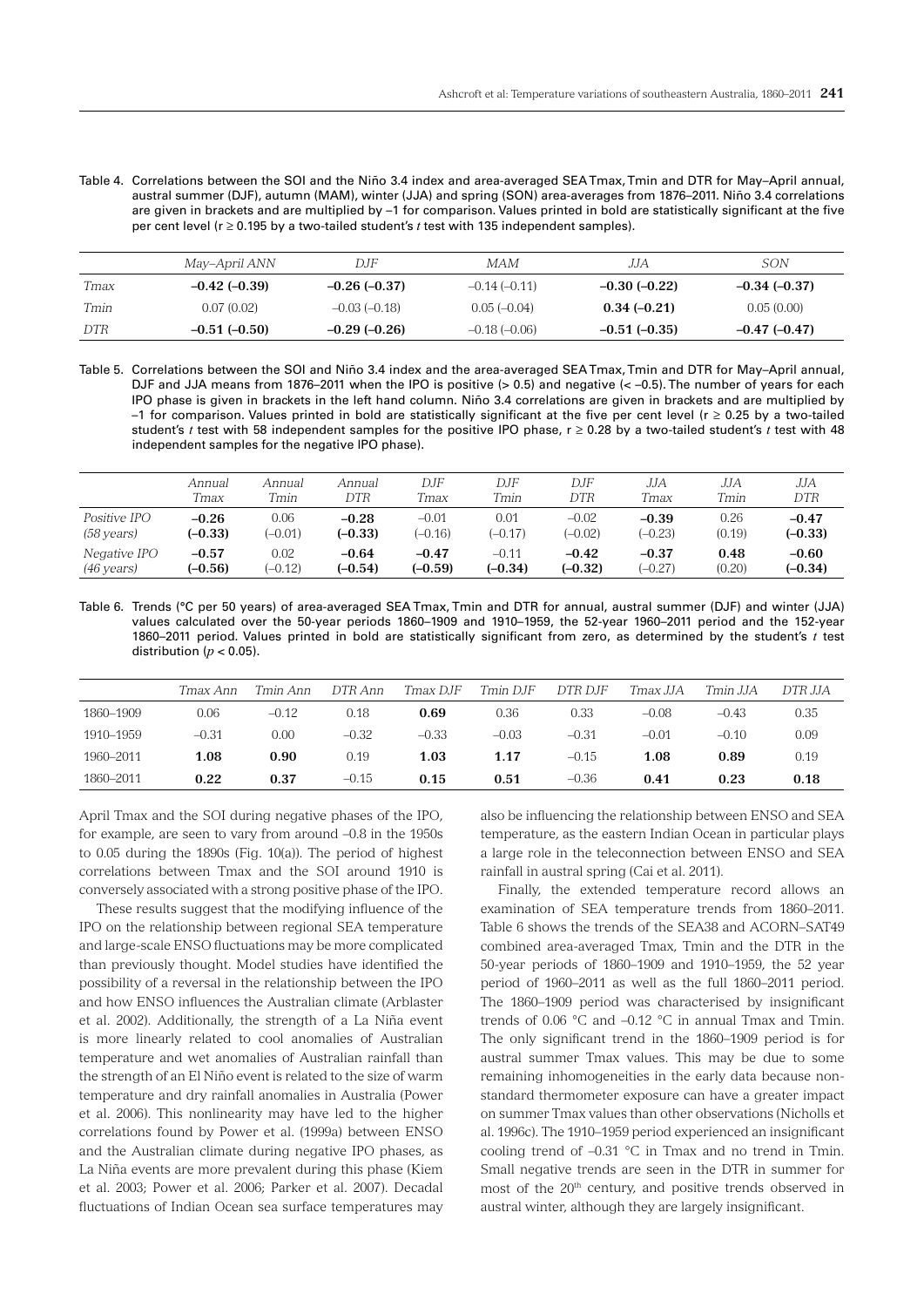Fig. 10. Moving 13-year correlations between the Southern Oscillation Index (SOI) and SEA38 area-averaged (a) Tmax, (b) Tmin, and (c) DTR for May–April annual (solid line), austral summer (December–February, DJF, dotted line) and austral winter (June–August, JJA, dashed line), 1876-2009. Annual IPO values for 1876–2009 are also plotted (grey shading) after being smoothed using an 11-year Chebyshev filter. Correlations greater than ±0.51 (dotted horizontal lines) are statistically significant at the five per cent level, as determined by the two-tailed student's *t* test (*p* < 0.05 for 13 independent samples).



The recent 1960–2011 period is dominated by positive trends that are statistically significant. Increases in Tmax and Tmin are observed both annually and in austral summer and winter from 1960–2011. Positive Tmax trends are larger than Tmin trends for the recent 1960–2011 period, with a warming of 1.12 °C in the last 52 years for Tmax (1.08 °C per 50 years) compared to 0.94 °C for Tmin (0.90 °C per 50 years). These findings are in agreement with SEA temperature trends found by Murphy and Timbal (2008) since 1950. However, Tmin appears to be warming at a greater rate than Tmax over the full 1860–2011 period, with a significant positive trend of 0.37  $\degree$ C per 50 years (or 1.1  $\degree$ C over the whole 152 years), compared to 0.22  $^{\circ}$ C per 50 years (0.67  $^{\circ}$ C over 1860–2011).

The absolute trend values over the 1860–1909 and 1860– 2011 periods must be treated with some caution, due to possible remaining inhomogeneities and the reduced spatial network over 1860–1870. Trend analysis conducted on the area-average of 12 SEA temperature stations with data beginning in 1860–1869 produced non-significant negative trends in Tmax and Tmin for 1869–1909. It also returned a larger trend in Tmax and a smaller trend in Tmin over the full 1860–2011 period than trend analysis conducted on the full SEA38 area-average. However, the 1860–2011 trends in Tmax and Tmin were still positive and highly significant, further supporting the conclusion drawn from Table 6 that the vast majority of warming in the SEA region has occurred since 1960. These trends also agree with current research on temperature trends Australia-wide, indicating that Tmin values are warming faster than Tmax, and that the majority of warming has occurred in the last 50–60 years (CSIRO and the Australian Bureau of Meteorology 2012).

# Conclusions

A network of 38 long-term temperature stations from SEA was developed to give the first detailed picture of temperature variations in the region over the 1860–1909 period. Nonclimatic discontinuities, including the influence of a network wide change from non-standard thermometer enclosures to Stevenson screens at the start of the  $20<sup>th</sup>$  century, were identified and minimised. This was achieved using a novel two-step process, which combined statistical techniques and station history information to identify changepoints in individual station data and then changepoints relative to constructed reference series.

The two-stage homogenisation process resulted in large improvements in the coherence and quality of seasonal and annual pre-1910 temperature data across SEA38. The variability of the temperature data before 1910 was greatly reduced, making it directly comparable with observations used in modern climate research. The correlations between the adjusted temperature dataset and the high-quality observational and gridded temperature datasets available were very high (*r ≈* 0.9) for both annual and seasonal data in the 1910–1950 period of overlap.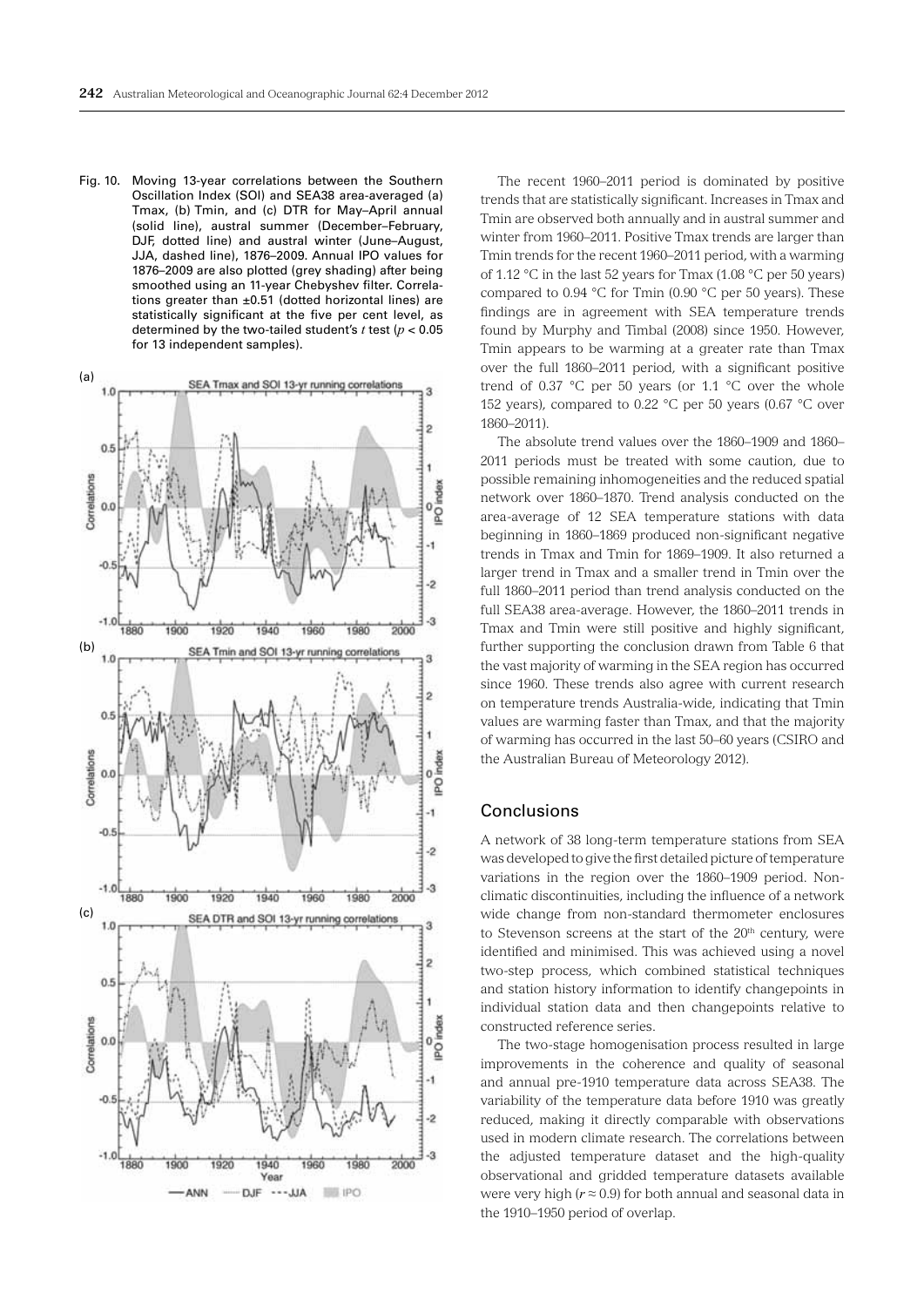Combining the 1860–1950 data with the high-quality ACORN–SAT data for SEA over 1910–2011 allowed the first examination of temperature variations in SEA over the past 152 years. The relationships identified between the SOI and SEA temperature from 1860–2011 are similar to those found using 20<sup>th</sup> century data alone (Power et al. 1998; Jones and Trewin 2000), showing the ability of the adjusted dataset to capture known SEA temperature features. Low-frequency variations in the ENSO–temperature relationship were similar to those found for other parts of Australia and an additional period of weak correlations in the 1890s was identified using the new SEA38 dataset.

Our results suggest that changes in the way ENSO influences SEA temperature are not linked to a particular phase of the IPO and further research should be targeted at determining whether there is another physical explanation or low-frequency circulation that may be driving these changes. Cai et al. (2011) have recently identified the dominant influence of eastern Indian Ocean sea surface temperatures in the teleconnection between ENSO and SEA rainfall, particularly in the austral spring, through Rossby wave formation. This important interplay between Pacific and Indian Ocean temperature and how these tropical processes affect SEA temperature is the topic of current research.

Periods of cool Tmax and Tmin were identified during 1872–1875 and 1891–1894, while warmer Tmax and Tmin were recorded around 1878. High interannual variability dominated the Tmax and Tmin record during 1885–1890. The 1860–1909 and 1910–1959 periods were characterised by insignificant trends in annual Tmax and Tmin. The recent 1960–2011 period on the other hand was dominated by positive trends of 1.12 °C and 0.93 °C in Tmax and Tmin respectively, leading to significant warming identified over the full 1860–2011 period. The 1960–2011 trends found in this study are in agreement with previous research on SEA temperature, and the additional 49 years of temperature data show that temperature increases in SEA since 1960 are the largest and most significant over the past 152 years.

A new historical temperature dataset for SEA presents further opportunities to research long-term variations of climate across the country's most highly populated region. Forthcoming work will explore the relationship between ENSO and SEA temperature, pressure and rainfall in the mid 19th and early 20th centuries, to provide improved insight into the fundamental relationships that influence SEA climate variability.

The extension of the SEA temperature record also provides an opportunity for extended data to calibrate and validate palaeoclimate reconstructions (Gergis et al. 2012a; Gergis et al. in review). Given that there are few sources of early instrumental data for Australia compared to other countries around the world (Nicholls et al. 2006), the development of this extended temperature record is an important step in improving data availability for SEA climate research.

## Acknowledgements

This research is funded by an Australian Research Council (ARC) Linkage Project (LP0990151). Many thanks to staff at the National Meteorological Library, the National Archives of Australia and the Australian Bureau of Meteorology Climate Data Management and Record Management groups for their patience and assistance in locating station metadata. Particular thanks go to Clive Brett, Meaghan Flannery, Cris Gouletsas, Karen Rowney and Karl Braganza. Thanks also to Blair Trewin and two anonymous reviewers for their helpful advice, which improved this manuscript. Research space was kindly provided by the Australian Bureau of Meteorology National Climate Centre and Climate Data Management groups.

## References

- Aguilar, E., Auer, I., Brunet, M., Peterson, T.C. and Wieringa, J. 2003. *Guidelines on Climate Metadata and Homogenization*. World Meteorological Organization, Geneva, 51 pp.
- Alexander, L.V., Hope, P., Collins, D., Trewin, B., Lynch, A. and Nicholls, N. 2007. Trends in Australia's climate means and extremes: a global context. *Aust. Meteorol. Mag., 56*, 1–18.
- Alexander, L.V., Uotila, P., Nicholls, N. and Lynch, A. 2010. A new daily pressure dataset for Australia and its application to the assessment of changes in synoptic patterns during the last century. *J. Clim., 23,*  1111–26.
- Alexandersson, H. 1986. A homogeneity test applied to precipitation data. *J. Clim., 6,* 661–75.
- Arblaster, J., Meehl, G.M. and Moore, A.M. 2002. Interdecadal modulation of Australian rainfall. *Clim. Dyn., 18*, 519–31, doi: 10.1007/s00382- 001-0191-y.
- Australian Bureau of Meteorology. 1997. *Guidelines for the Siting and Exposure of Meteorological Instruments and Observing Facilities.* Bureau of Meteorology, Melbourne, 92 pp.
- Australian Bureau of Meteorology. 2000. Australian Data Archive for Meteorology. Climate Data Online. Available online at http://www. bom.gov.au/climate/cdo/images/about/ADAM.pdf
- Australian Bureau of Meteorology, cited 2010. Bureau of Meteorology Rainfall Districts. Available online at www.bom.gov.au/climate/cdo/ about/rain-districts.shtml
- Australian Bureau of Meteorology, cited 2011. Southern Oscillation Index (SOI) Archives. Available online at http://reg.bom.gov.au/climate/current/soihtm1.shtml
- Australian Bureau of Meteorology, cited 2012a. Australian climate variability and change: Annual Mean Temperature Anomaly*—*Southeastern Australia. Available online at www.bom.gov.au/cgi-bin/climate/ change/timeseries.cgi?graph=tmean&area=seaus&season=0112&a ve\_yr=0
- Australian Bureau of Meteorology, cited 2012b. *The Australian Climate Observations Reference Network—Surface Air Temperature (ACORN– SAT): Observation practises.* Australian Bureau of Meteorology, Melbourne, 30 pp.
- Australian Bureau of Statistics, cited 2011. Australian Demographic Statistics, March 2011. Available online at www.abs.gov.au
- Barring, L., Jonsson, P., Achberger, C., Ekstrom, M. and Alexandersson, H. 1999. The Lund instrumental record of meteorological observations: Reconstruction of monthly sea-level pressure 1780–1997. *Int. J. Climatol., 19,* 1427–43.
- Brunetti, M., Maugeri, M., Monti, F. and Nanni, T. 2006. Temperature and precipitation variability in Italy in the last two centuries from homogenised instrumental time series. *Int. J. Climatol., 26,* 345–81, doi: 10.1002/joc.1251.
- Cai, W. and van Rensch, P. 2012. The 2011 southeast Queensland extreme summer rainfall: A confirmation of a negative Pacific Decadal Oscillation phase? *Geophys. Res. Lett., 39,* L08702, doi: 10.1029/2011GL050820.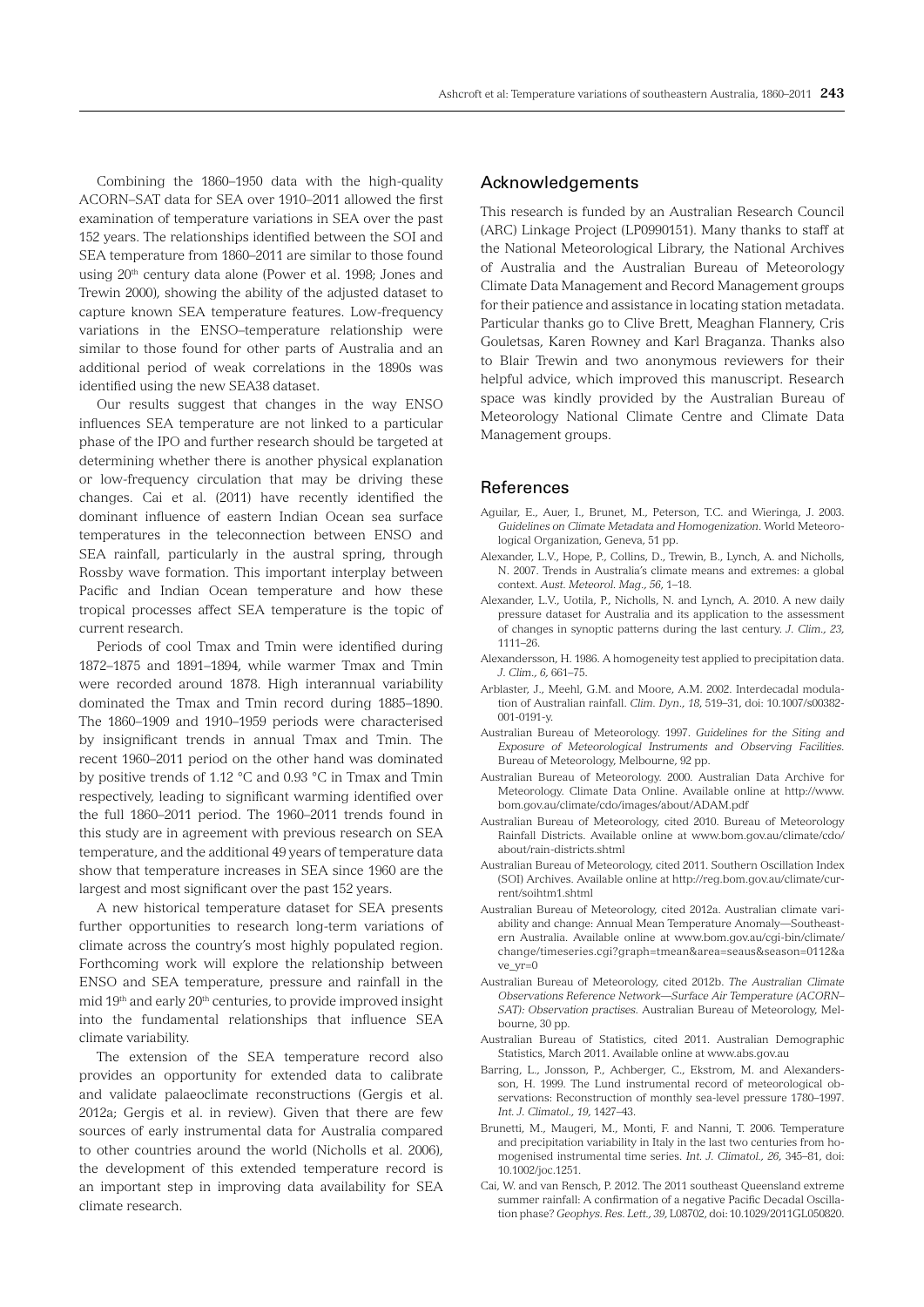- Cai, W., van Rensch, P. and Cowan, T. 2011. Teleconnection pathways of ENSO and the IOD and the mechanisms for impacts on Australian rainfall. *J. Clim., 24,* 3910–23.
- Catto, J. 2012. When is it hottest in Victoria? *Bull. Aust. Met. Oceanogr. Soc., 25*, 63–7.
- Conrad, V. and Pollak, C. 1950. *Methods in Climatology*. Harvard University Press, Cambridge, 459 pp.
- Cornes, R.C., Jones, P.D., Briffa, K.R. and Osborn, T.J. 2012. A daily series of mean sea-level pressure for London, 1692–2007. *Int. J. Climatol, 32,*  641–56, doi: 10.1002/joc.2301.
- CSIRO and the Australian Bureau of Meteorology. 2012. *State of the Climate 2012,* 8 pp. Available online at http://www.csiro.au/resources/ State-of-the-Climate.html
- Day, D. 2007. *The Weather Watchers: 100 years of the Bureau of Meteorology.* Melbourne University Publishing, 530 pp.
- DeGaetano, A.T. 2006. Attributes of several methods for detecting discontinuities in mean temperature series. *J. Clim., 19,* 838–53, doi: 10.1175/JCLI3662.1.
- Della-Marta, P., Collins, D. and Braganza, K. 2004. Updating Australia's high-quality annual temperature dataset. *Aust. Meteorol. Mag., 53,*  75–93.
- Douglas, K. 2007. Under such sunny skies: understanding weather in colonial Australia, 1860–1901. *Metarch Papers No. 17*. Bureau of Meteorology, Melbourne, 54 pp.
- Ducrè-Robitaille, J.F., Vincent, L.A. and Boulet, G. 2003. Comparison of techniques for detection of discontinuities in temperature series. Int. *J. Climatol., 23,* 1087–101, doi: 10.1002/joc.924.
- Easterling, D.R. and Peterson, T.C. 1995. A new method for detecting undocumented discontinuities in climatological time series. *Int. J. Climatol., 15,* 369–77, doi: 10.1002/joc.3370150403.
- Easterling, D.R., Peterson, T.C. and Karl, T.R. 1996. On the development and use of homogenized climate datasets. *J. Clim., 9,* 1429–34.
- ETCCDI, cited 2009. The Joint CCI/CLIVAR/JCOMM Expert Team (ET) on Climate Change Detection and Indices (ETCCDI). Available online athttp://cccma.seos.uvic.ca/ETCCDMI/
- Fawcett, R., Trewin, B., Braganza, K., Smalley, R.J., Jovanovic, B. and Jones, D.A. 2012. On the sensitivity of Australian temperature trends and variability to analysis methods and observation networks. *CAWCR Technical Report No. 50.* CSIRO and the Australian Bureau of Meteorology, Melbourne, 54 pp.
- Folland, C. 2008. Climate of the 20<sup>th</sup> Century: IPO Time Series. Available online at www.iges.org/c20c/IPO\_v2.doc
- Folland, C.K., Renwick, J.A., Salinger, M.J. and Mullan, A.B. 2002. Relative influences of the Interdecadal Pacific Oscillation and ENSO on the South Pacific Convergence Zone. *Geophys. Res. Lett., 29,* 1643, doi: 10.1029/2001gl014201.
- Folland, C., Parker, D., Colman, A. and Washington, R. 1997. Large scale modes of ocean surface temperature since the late nineteenth century. *Beyond El Niño: Decadal and interdecadal climate variability,* A. Navarra, Ed. Springer, Berlin, 73–102.
- Gentilli, J. 1967. A history of meteorological and climatological studies in Australia. *University Studies in History, 5,* 54–88.
- Gergis, J.L. and Fowler, A.M. 2005. Classification of synchronous oceanic and atmospheric El Niño-Southern Oscillation (ENSO) events for palaeoclimate reconstruction. *Int. J. Climatol., 25,* 1541–65, doi: 10.1002/ joc.1202.
- Gergis, J., Gallant, A., Braganza, K., Karoly, D.J., Allen, K., Cullen, L., D'Arrigo, R., Goodwin, I., Grierson, P. and McGregor, S. 2012a. On the long-term context of the 1997–2009 'Big Dry' in south-eastern Australia: insights from a 206-year multi-proxy rainfall reconstruction. *Clim. Change, 111*, 923–44, doi: 10.1007/s10584-011-0263-x.
- Gergis, J., Neukom, R., Gallant, A. and Aus2K members, in review. Evidence of rapid late C20<sup>th</sup> warming from an Australasian temperature reconstruction spanning the last millennium. *J. Clim.,* in review.
- Hasson, A., Mills, G., Timbal, B. and Walsh, K. 2009. Assessing the impact of climate change on extreme fire weather events over southeastern Australia. *Clim. Res., 39*, 159–72.
- Jones, D.A. 1999. Characteristics of Australian land surface temperature variability. *Theor. Appl. Climatol., 63,* 11–31, doi: 10.1007/ s007040050088.
- Jones, D.A. and Trewin, B. 2000. On the relationships between the El

Niño–Southern Oscillation and Australian land surface temperature. *Int. J. Climatol., 20,* 697–719, doi: 10.1002/1097-0088.

- Jones, D.A., Wang, W. and Fawcett, R. 2009. High-quality spatial climate data-sets for Australia. *Aust. Meteorol. Oceanogr. J., 58,* 233–48.
- Jones, P. 1991. Historical records of cloud cover and climate for Australia. *Aust. Meteorol. Mag., 39,* 181–89.
- Jones, P.D., Lister, D.H., Osborn, T.J., Harpham, C., Salmon, M. and Morice, C.P. 2012. Hemispheric and large-scale land-surface air temperature variations: An extensive revision and an update to 2010. *J. Geophys. Res., 117,* doi: 10.1029/2011JD017139.
- Karoly, D.J. and Braganza, K. 2005. Attribution of recent temperature changes in the Australian region. *J. Clim., 18,* 457–64, doi: 10.1175/ JCLI-3265.1.
- Kestin, T.S., Karoly, D.J., Yano, J.-I. and Rayner, N.A. 1998. Time-frequency variability of ENSO and stochastic simulations. *J. Clim., 11,* 2258–72, doi: 10.1175/1520-0442.
- Kiem, A.S., Franks, S.W. and Kuczera, G. 2003. Multi-decadal variability of flood risk. *Geophys. Res. Lett., 30,* 1035, doi: 10.1029/2002GL015992.
- Lavery, B., Joung, G. and Nicholls, N., 1997. An extended high-quality historical rainfall dataset for Australia. *Aust. Meteorol. Mag., 46,* 27–38.
- Lough, J.M. 1997. Regional indices of climate variation: temperature and rainfall in Queensland, Australia. *Int. J. Climatol., 17,* 55–66, doi: 10.1002/1097-0088.
- Lund, R. and Reeves, J. 2002. Detection of undocumented changepoints: a revision of the two-phase regression model. *J. Clim., 15,* 2547–54, doi: 10.1175/1520-0442.
- Mantua, N.J., Hare, S.R., Zhang, Y., Wallace, J.M. and Francis, R.C. 1997. A Pacific interdecadal climate oscillation with impacts on salmon production. *Bull. Am. Meteorol. Soc., 78,* 1069–79, doi: 10.1175/1520-0477.
- McBride, J. and Nicholls, N. 1983. Seasonal relationships between Australian rainfall and the Southern Oscillation. *Mon. Weather Rev., 111,*  1998–2004.
- Menne, M.J. and Williams, C.N. 2009. Homogenization of temperature series via pairwise comparisons. *J. Clim., 22,* 1700–17, doi: 10.1175/2008JCLI2263.1.
- Moyal, A. 1986. *A bright & savage land: Scientists in colonial Australia.*  Collins, Sydney, 240 pp.
- Murphy, B. and Timbal, B. 2008. A review of recent climate variability and climate change in southeastern Australia. *Int. J. Climatol., 28,* 859–79.
- Murray-Darling Basin Authority, cited 2011. About the Murray Darling Basin. [Available online at http://www.mdba.gov.au/explore-the-basin/about-the-basin].
- Nicholls, N., Drosdowsky, W. and Lavery, B. 1996a. Australian rainfall variability and change. *Weather, 52,* 66–72.
- Nicholls, N., Lavery, B., Frederiksen, C., Drosdowsky, W. and Torok, S. 1996b. Recent apparent changes in relationships between the El Niño Southern Oscillation and Australian rainfall and temperature. *Geophys. Res. Lett., 23,* 3357–60, doi: 10.1029/96gl03166.
- Nicholls, N., Tapp, R., Burrows, K. and Richards, D. 1996c. Historical thermometer exposures in Australia. *Int. J. Climatol., 16,* 705–10.
- Nicholls, N., Collins, D., Trewin, B. and Hope, P. 2006. Historical instrumental climate data for Australia—quality and utility for palaeoclimatic studies. *J. Q. Sci., 21,* 681–88.
- Parker, D.E. 1994. Effects of changing exposure of thermometers at land stations. *Int. J. Climatol., 14,* 1–31.
- Parker, D., Folland, C., Scaife, A., Knight, J., Colman, A., Baines, P. and Dong, B. 2007. Decadal to multidecadal variability and the climate change background. *J. Geophys. Res., 112,* D18115, doi: 10.1029/2007jd008411.
- Peterson, T.C. and Easterling, D.R. 1994. Creation of homogenous composite climatological reference series. *Int. J. Climatol., 14,* 671–79.
- Peterson, T.C., Easterling, D.R., Karl, T.R., Groisman, P., Nicholls, N., Plummer, N., Torok, S., Auer, I., Boehm, R., Gullett, D., Vincent, L., Heino, R., Tuomenvirta, H., Mestre, O., Szentimrey, T., Salinger, J., Forland, E.J., Hassen-Bauer, I., Alexandersson, H., Jones, P. and Parker, D. 1998. Homogeneity adjustments of in situ atmospheric climate data: a review. *Int. J. Climatol., 18,* 1493–517.
- Pezza, A.B., van Rensch, P. and Cai, W. 2011. Severe heat waves in Southern Australia: synoptic climatology and large scale connections. *Clim. Dyn., 38,* 209–24, doi: 10.1007/s00382-011-1016-2.
- Power, S., Tseitkin, F., Torok, S.J., Lavery, B., Dahni, R. and McAveny,